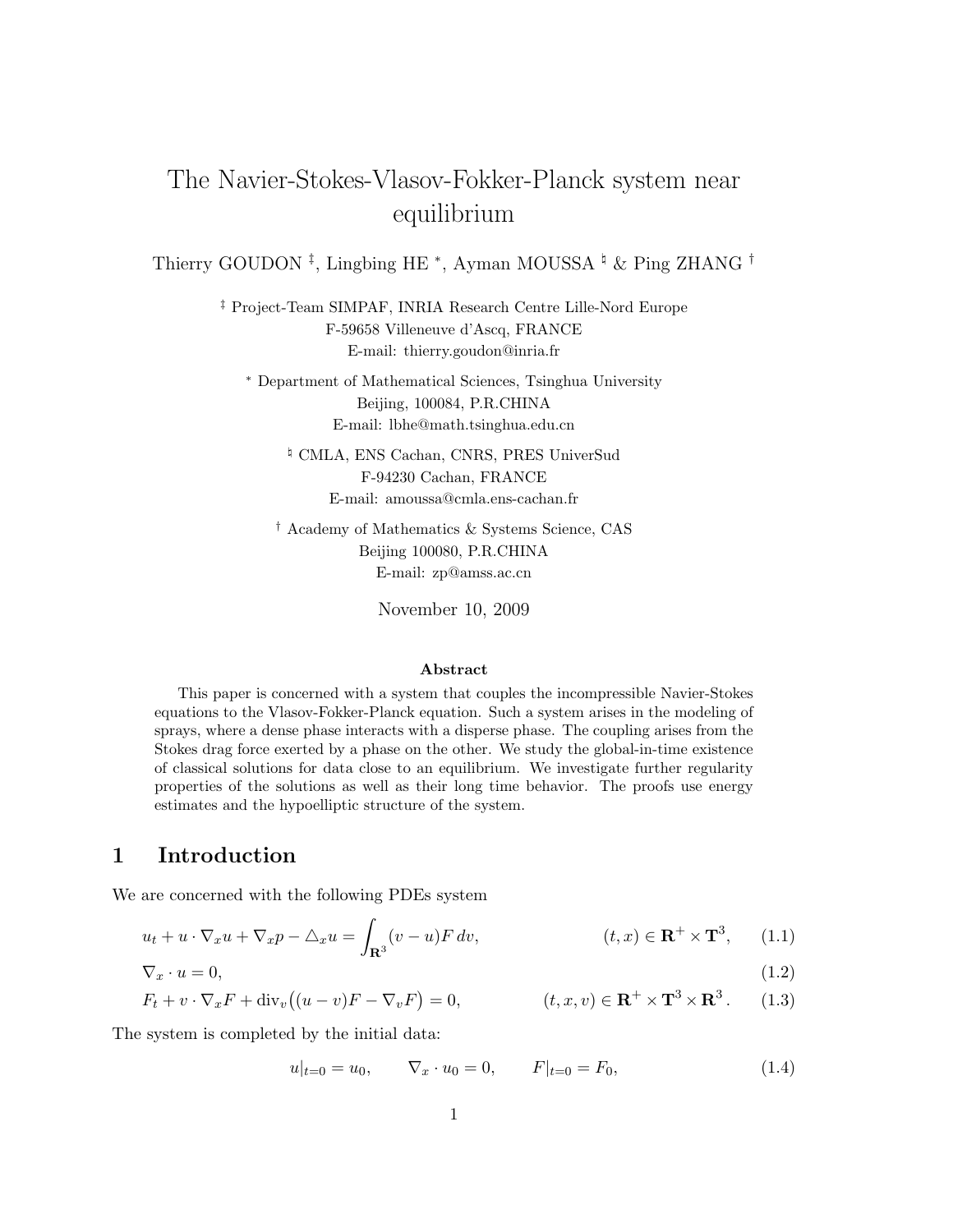and we assume periodic boundary conditions with respect to the variable  $x \in [-\pi, \pi]^3 = \mathbf{T}^3$ . The system is intended to describe the interactions of particles —droplets or bubbles — with a viscous and incompressible fluid. The fluid is described by its velocity field  $u(t, x) \in \mathbb{R}^3$ , and its pressure  $p(t, x)$ , which are both function of the time variable  $t \geq 0$  and the space variable  $x = (x_1, x_2, x_3) \in \mathbf{T}^3$ . The particles are described by their distribution function in phase space which depends additionally on the velocity variable  $v = (v_1, v_2, v_3) \in \mathbb{R}^3$ : at time t,  $F(t, x, v)$  dv dx gives the number of particles having their position in the infinitesimal domain centered on x with volume dx with velocity in the domain centered on  $v$  with volume dv. It is assumed that the presence of particles does not affect the density of the fluid, supposed to be constant, and collisions between particles are neglected as well as any size variation due to coagulation-fragmentation phenomena. The coupling between the two phases is only due to the drag force, which is proportional to the relative velocity  $(u - v)$ . Here we restrict to the simplest situation where the drag force is linear with respect to the relative velocity. This framework corresponds to the modeling of the so-called thin sprays at moderate Reynolds number. As a matter of fact, we observe that certain quantities are conserved or dissipated:

Mass conservation: 
$$
\frac{d}{dt} \int_{\mathbf{T}^3 \times \mathbf{R}^3} F dx dv = 0,
$$
 (1.5)

Momentum conservation:  $\frac{d}{dt} \left( \int_{\mathbf{T}^3}$  $u dx +$  ${\bf T}^3\times {\bf R}^3$  $vF dx dv$  $(1.6)$ 

Energy/Entropy dissipation: 
$$
\frac{d}{dt} \int_{\mathbf{T}^3} \left( \frac{|u|^2}{2} + \int_{\mathbf{R}^3} (F \ln F + \frac{|v|^2 + M_0}{2} F) dv \right) dx
$$

$$
+ \int_{\mathbf{T}^3 \times \mathbf{R}^3} \frac{|(u-v)F - \nabla_v F|^2}{F} dx dv + \int_{\mathbf{T}^3} |\nabla_x u|^2 dx = 0, \quad (1.7)
$$

with  $M_0 \in \mathbf{R}$  any constant. Of course, the analysis of  $(1.1)-(1.4)$  utilizes strongly these remarkable properties.

We refer to [32] or [35] for an introduction to the physical background, with a specific attention to the modeling of combustion phenomena. A large variety of models can be used for modeling sprays, depending on the physical properties of the flows: compressible or incompressible fluid, viscous or inviscid fluid equations (which might sound strange since the viscosity enters in the definition of the drag force, but it can be justified on scaling arguments), with or without thermal diffusion acting on the particles... Anyway, the mathematical analysis remains difficult since the systems always couple nonlinear evolution equations for unknowns that do not depend on the same set of variables. Concerning the system (1.1)- (1.4), the global existence of weak solutions dates back to [20]: neglecting the convection term in the fluid equation and the Brownian motion in the kinetic equation, a solution of the coupled system is obtained through a fixed point reasoning that uses the Schauder theorem. The existence theory for weak solutions has been revisited and extended in [3], where the full Navier-Stokes equation is treated. The method used in [3] is more constructive since the solution is obtained by elaborating approximations with suitable cut-off and regularization of the drag force term. This approximation step requires some care in order to preserve the a priori estimates (energy/entropy dissipation) of the original system. The conclusion then relies on compactness arguments. A compressible version of  $(1.1)-(1.4)$  is discussed in [6] where the dissipative structure of the system is exhibited, that leads to stability properties. Global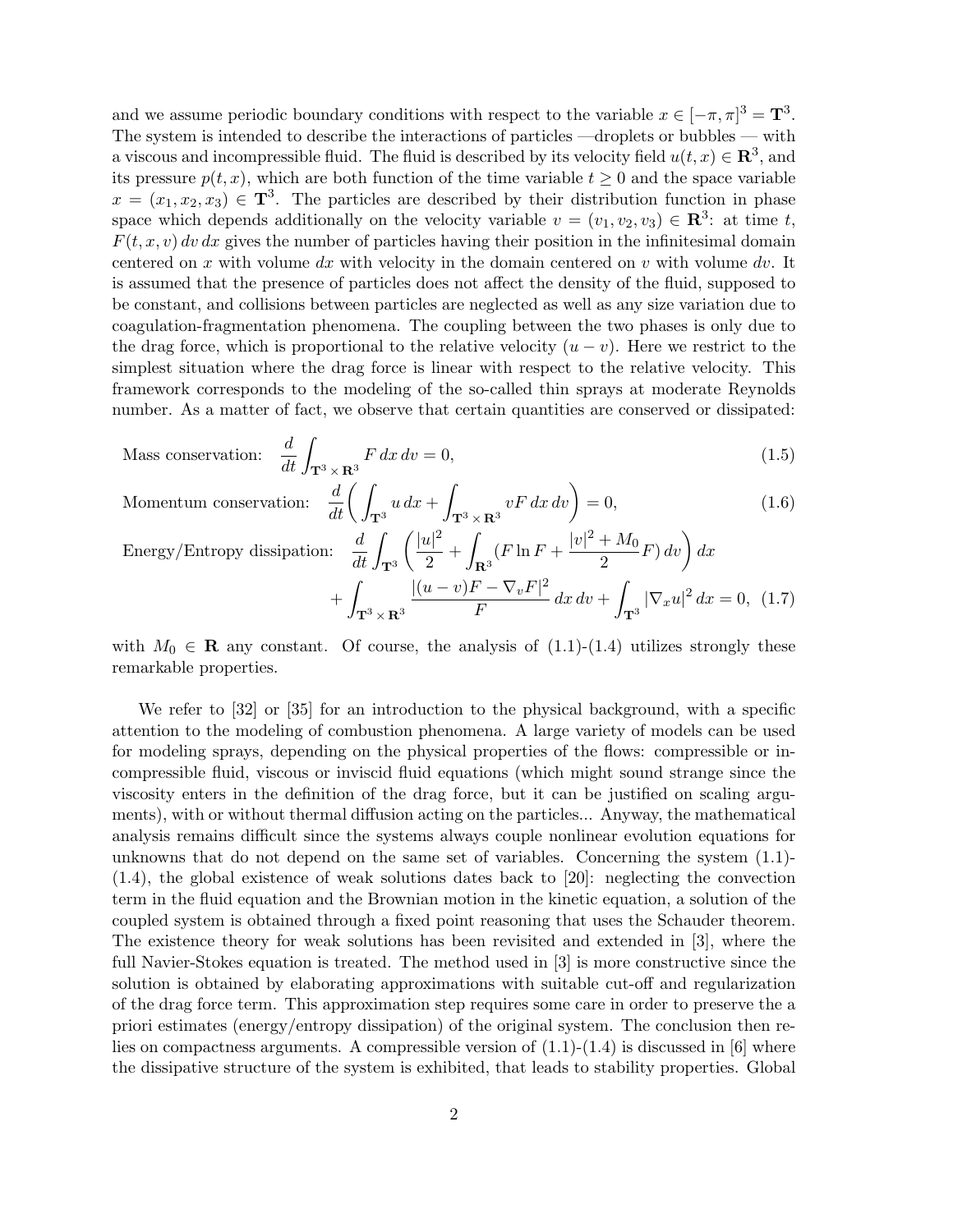existence of weak solutions for the compressible model is proved in [29], by using approximation procedures and fine compactness techniques. When viscosity effects are neglected in the fluid equation, it seems natural to start with the local in time well-posedness of smooth solutions, in the spirit of Majda's analysis of hyperbolic systems [27]. Technicalities arise due to the the fact that the unknowns do not depend on the same set of variables, and the proof requires sharp estimates on characteristics and hydrodynamics fields. We refer to [1, 28] for results of this type. System  $(1.1)-(1.4)$  also leads to investigate hydrodynamic limits: we can identify physical parameters and asymptotic regimes, such that as the small parameter goes to 0, the particle distribution function relaxes to an equilibrium. In turn, the dynamics can be embodied into a fully macroscopic model, which is of multiphase flows type. Such scaling issues and convergence analysis — either by compactness or relative entropy methods — are discussed in [5, 16, 17, 6, 28, 30]. Such reduced models have motivated the introduction of specific "asymptotic-preserving schemes" [7]. Finally, we also mention the traveling wave analysis performed in [13, 14] for such type of coupled fluid/particles models.

This work aims at completing the existence theory for  $(1.1)-(1.4)$ . We adopt a strategy that differs from the above mentioned references and we focus here on global smooth solutions, up to a certain smallness condition. We start by remarking that  $u = 0$ ,  $F = Me^{-\frac{|v|^2}{2}}$  with  $M \geq 0$ , is a (equilibrium) solution of (1.1)-(1.4). Then we are interested in solutions which are perturbations of the equilibrium state. To be more specific, without loss of generality, we consider the normalized Maxwellian

$$
\mu(v) = \frac{1}{(2\pi)^{3/2} |\mathbf{T}|^3} e^{-v^2/2}
$$

and we look at solutions of (1.3) which read

$$
F = \mu + \sqrt{\mu}f. \tag{1.8}
$$

Plugging (1.8) into (1.1), we obtain the following new system for  $(u, f)$ :

$$
u_t + u \cdot \nabla_x u + \nabla_x p - \triangle_x u + u + u \int_{\mathbf{R}^3} \sqrt{\mu} f \, dv - \int_{\mathbf{R}^3} v \sqrt{\mu} f \, dv = 0, \tag{1.9}
$$

$$
\nabla_x \cdot u = 0,\tag{1.10}
$$

$$
f_t + v \cdot \nabla_x f + u \cdot (\nabla_v f - \frac{v}{2} f) - u \cdot v \sqrt{\mu} = -\frac{|v|^2}{4} f + \frac{3}{2} f + \triangle_v f. \tag{1.11}
$$

In what follows, we shall consider the global existence of classical small solutions to (1.9)– (1.11) together with the initial datum

$$
u|_{t=0} = u_0, \t f|_{t=0} = f_0,
$$
\t(1.12)

which is requested to satisfy

$$
\int_{\mathbf{T}^3} u_0 dx + \int_{\mathbf{T}^3 \times \mathbf{R}^3} v \sqrt{\mu} f_0 dv dx = 0, \text{ and } \nabla \cdot u_0 = 0.
$$
\n(1.13)

This assumption will be crucial to the analysis. According to (1.6), it means that the perturbation has a vanishing momentum since we have

$$
\frac{d}{dt}\left(\int_{\mathbf{T}^3} u\,dx + \int_{\mathbf{T}^3 \times \mathbf{R}^3} v\sqrt{\mu}f\,dv\,dx\right) = 0.
$$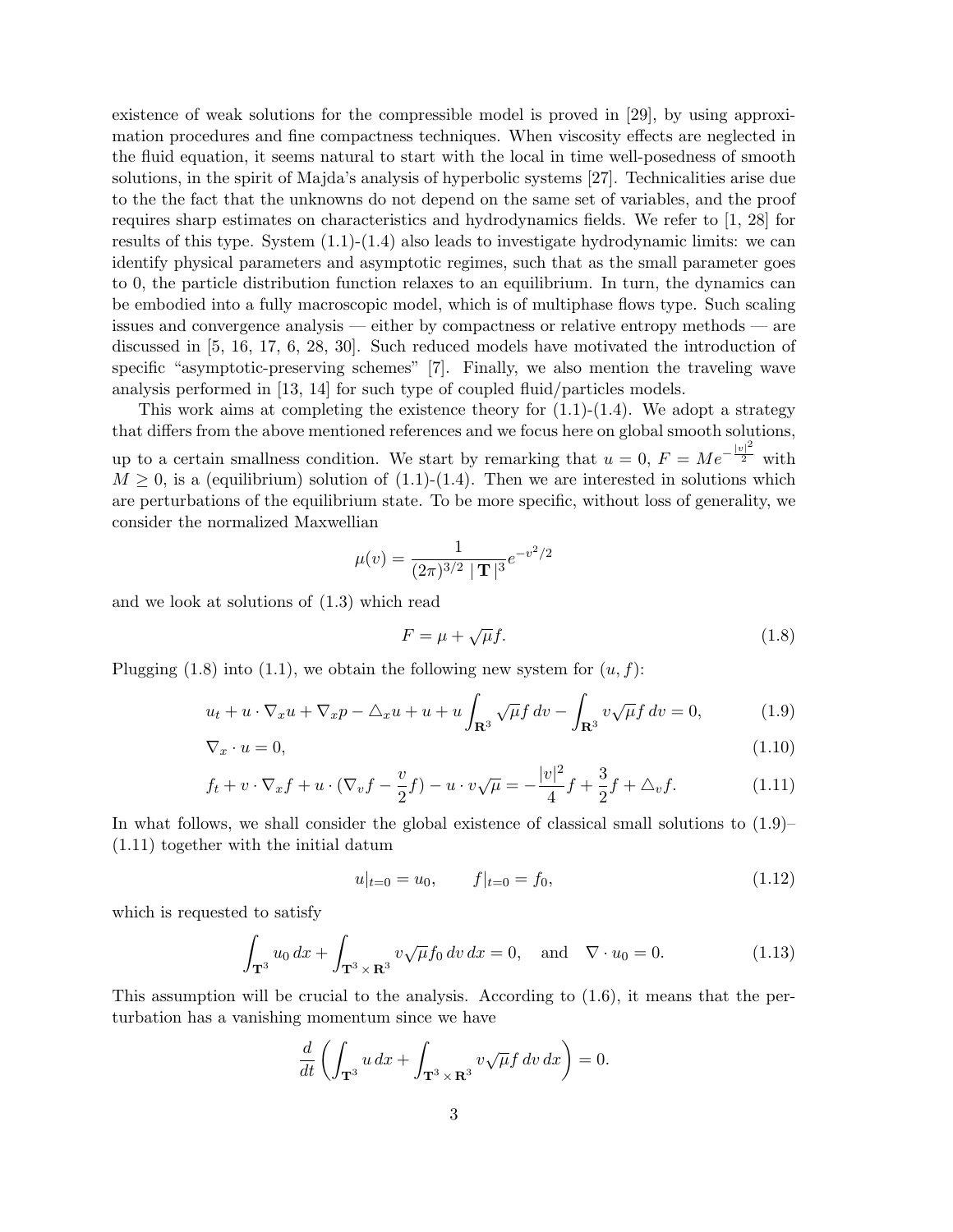Similarly, if we assume further

$$
\int_{\mathbf{T}^3 \times \mathbf{R}^3} \sqrt{\mu} \, f_0 \, dv \, dx = 0,\tag{1.14}
$$

then the perturbation does not affect the global mass.

The use of fine energy estimates will lead to the global existence of smooth solutions, at the price of a smallness condition on the perturbation. This approach is in the spirit of the striking results [18, 19] for the Boltzmann and Landau equations. We also mention the analysis of viscoelastic flows and polymeric fluids [23, 24, 25, 26]. We address three questions: firstly, the global existence of a smooth solution, small perturbation of an equilibrium; secondly, we discuss the asymptotic trend to the equilibrium, with an exponential rate and thirdly, we investigate further regularity issues. The paper is organized as follows. In Section 2 we set up the needed notation and we give the statements of our main results. Section 3 is devoted to the existence theory. Section 4 deals with the large time behavior. The analysis relies on the dissipative properties of the system, or more precisely on its hypocoercive structure, which allows to appeal to the strategy detailed in [34]. This strategy has already been applied successfully to many situations, see e. g. [12, 31]. Eventually, we discuss in Section 5 the smoothing effect of the system. This Section is based on hypoellipticity arguments, according to methods presented in [2] and further developed for many applications in plasmas physics [8, 9, 10, 21]. We end this Introduction by mentioning that similar results (global existence of smooth solutions with large initial data and asymptotic trend to equilibrium) have been obtained in [22] for the two-dimensional case by using arguments based on Littlewood-Paley analysis.

### 2 Notation and statements of the main results

We start by introducing the notation that will be used throughout the paper. Let  $\alpha =$  $(\alpha_1, \alpha_2, \alpha_3) \in \mathbb{N}^3$  be a multi-index. The length of the multi-index is defined by  $|\alpha| = \alpha_1 +$  $\alpha_2 + \alpha_3$ . We denote by  $\partial^{\alpha}$  the corresponding space derivative

$$
\partial^{\alpha} = \partial_{x_1}^{\alpha_1} \ \partial_{x_2}^{\alpha_2} \ \partial_{x_3}^{\alpha_3}.
$$

Similarly, for the velocity variable, we denote

$$
\partial_v^{\alpha} = \partial_{v_1}^{\alpha_1} \ \partial_{v_2}^{\alpha_2} \ \partial_{v_3}^{\alpha_3}.
$$

Given two muti-indices  $\alpha$  and  $\beta$ , with  $\beta_i \leq \alpha_i$ , we denote

$$
\left(\begin{array}{c} \alpha \\ \beta \end{array}\right) = \prod_{i=1}^3 \frac{\alpha_i!}{\beta_i! (\alpha_i - \beta_i)!}.
$$

The same notation  $\langle \cdot, \cdot \rangle$  stands for the standard  $L^2$  inner product on  $\mathbf{T}^3$  or on  $\mathbf{T}^3 \times \mathbf{R}^3$ :

$$
\langle f, g \rangle = \int_{\mathbf{T}^3} f g \, dx
$$
 or  $\langle f, g \rangle = \int_{\mathbf{T}^3 \times \mathbf{R}^3} f g \, dv \, dx.$ 

We denote by  $\|\cdot\|_{L^2}$  the corresponding norms. Equally, given  $s \in \mathbb{N}$ ,  $\|\cdot\|_{H^s}$  represents the usual Sobolev norm either on  $\mathbf{T}^3$  or on  $\mathbf{T}^3 \times \mathbf{R}^3$ , based on the  $L^2$  norm of all derivatives,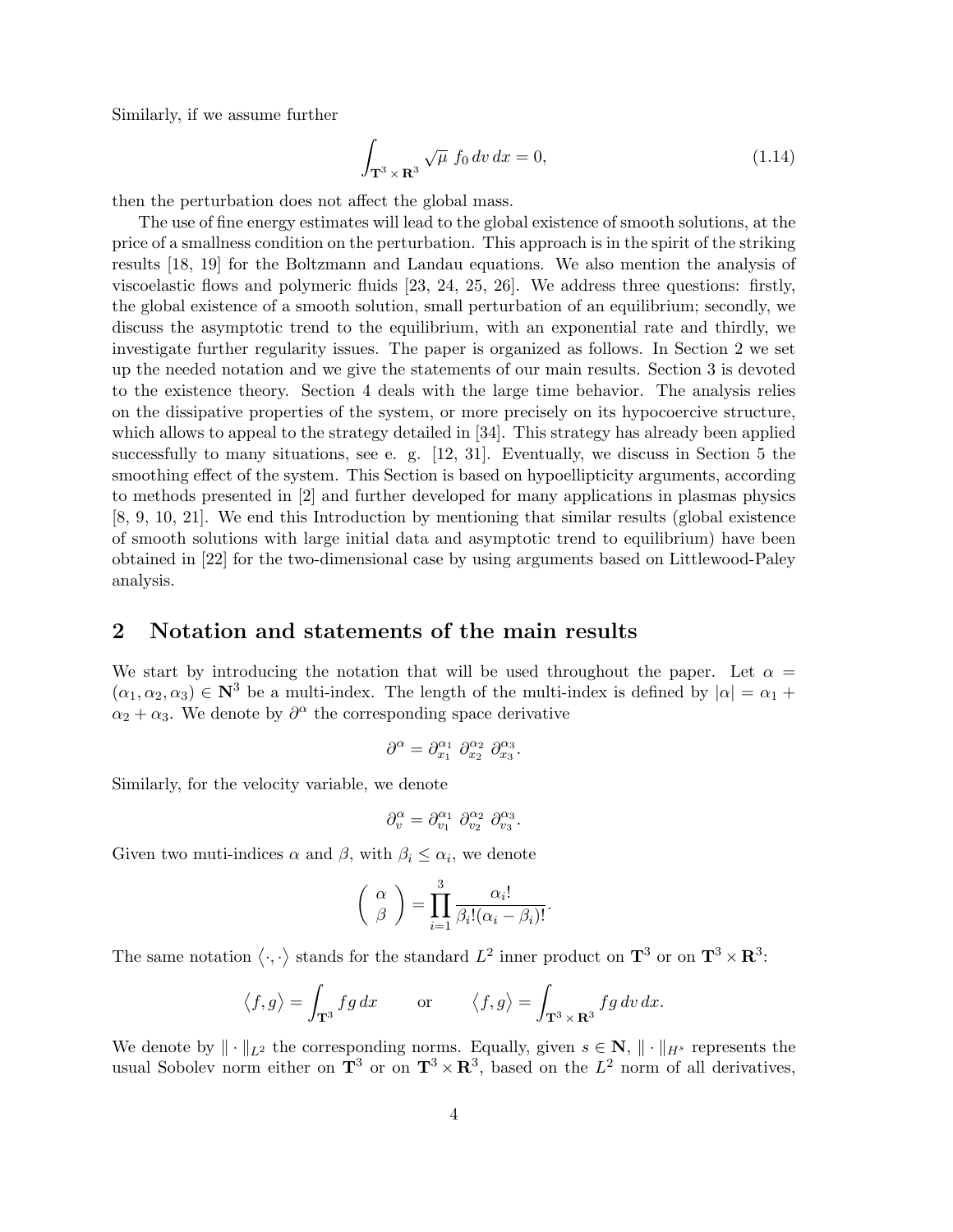with respect to all variables, up to order s. For a function  $\phi : \mathbf{T}^3 \times \mathbf{R}^3 \to \mathbf{R}$ , we shall need the partial Sobolev norm

$$
|\phi|_s = \left\{ \int_{\mathbf{T}^3 \times \mathbf{R}^3} \sum_{|\alpha| \le s} |\partial^{\alpha} \phi|^2 dx dv \right\}^{\frac{1}{2}}.
$$

Eventually, we use the convention that the same letter C represents constants the value of which might vary from a line to another, but bearing in mind it is uniform with respect to the data.

Coming back to  $(1.9)-(1.11)$ , it is convenient to define the mean fluid velocity

$$
\bar{u}(t) \stackrel{\text{def}}{=} \frac{1}{|\mathbf{T}|^3} \int_{\mathbf{T}^3} u(t, x) \, dx.
$$

Averaging (1.9), we check that

$$
\bar{u}_t + \bar{u} + \frac{1}{|\mathbf{T}^3|} \int_{\mathbf{T}^3} u \int_{\mathbf{R}^3} \sqrt{\mu} f \, dv \, dx - \frac{1}{|\mathbf{T}^3|} \int_{\mathbf{T}^3 \times \mathbf{R}^3} v \sqrt{\mu} f \, dv \, dx = 0.
$$

However, the momentum conservation (1.6) together with the condition (1.13) imply that

$$
-\int_{\mathbf{T}^3 \times \mathbf{R}^3} v\sqrt{\mu} f \ dv \ dx = \int_{\mathbf{T}^3} u \ dx.
$$

Hence the evolution equation for  $\bar{u}$  recasts as

$$
\bar{u}_t + 2\bar{u} + \frac{1}{|\mathbf{T}^3|} \int_{\mathbf{T}^3} u \int_{\mathbf{R}^3} \sqrt{\mu} f \, dv \, dx = 0. \tag{2.15}
$$

We are now ready to state our main results. We begin with the global existence of classical solutions for small initial data.

**Theorem 2.1** Let  $s \geq 2$  be an integer. Let  $(u_0, f_0)$  satisfy (1.13). Then, there exists a sufficiently small constant  $\varepsilon$  such that if

$$
||u_0||_{H^s}^2 + |f_0|_s^2 \le \varepsilon,\tag{2.16}
$$

holds, then (1.1)-(1.4) has a unique global classical solution  $(u, F)$  with  $F = \mu + \sqrt{\mu}f \ge 0$ satisfying

$$
\sup_{t\geq 0} (\|u(t)\|_{H^s}^2 + |f(t)|_s^2) + \int_0^t \left[ |\bar{u}|^2 + \|\nabla_x u\|_{H^s}^2 + |\sqrt{\mu}u - (\nabla_v f + \frac{v}{2}f)|_s^2 \right] d\tau \leq C\varepsilon. \tag{2.17}
$$

Furthermore, if (2.16) holds with  $s \geq 3$ , then for any positive time  $t \geq t_0 > 0$ , we have

$$
\sup_{t \ge t_0} (\|u(t)\|_{H^s}^2 + \|f(t)\|_{H^s}^2 + \|vf(t)\|_{H^{s-1}}^2) + \int_t^{t+1} \left[ \|\nabla_v f + \frac{v}{2} f\|_{H^s}^2 + \|v \otimes (\nabla_v f + \frac{v}{2} f)\|_{H^{s-1}}^2 \right] d\tau \le C(t_0, \varepsilon), \tag{2.18}
$$

where  $C(t_0, \varepsilon)$  blows up as  $t_0$  goes to 0.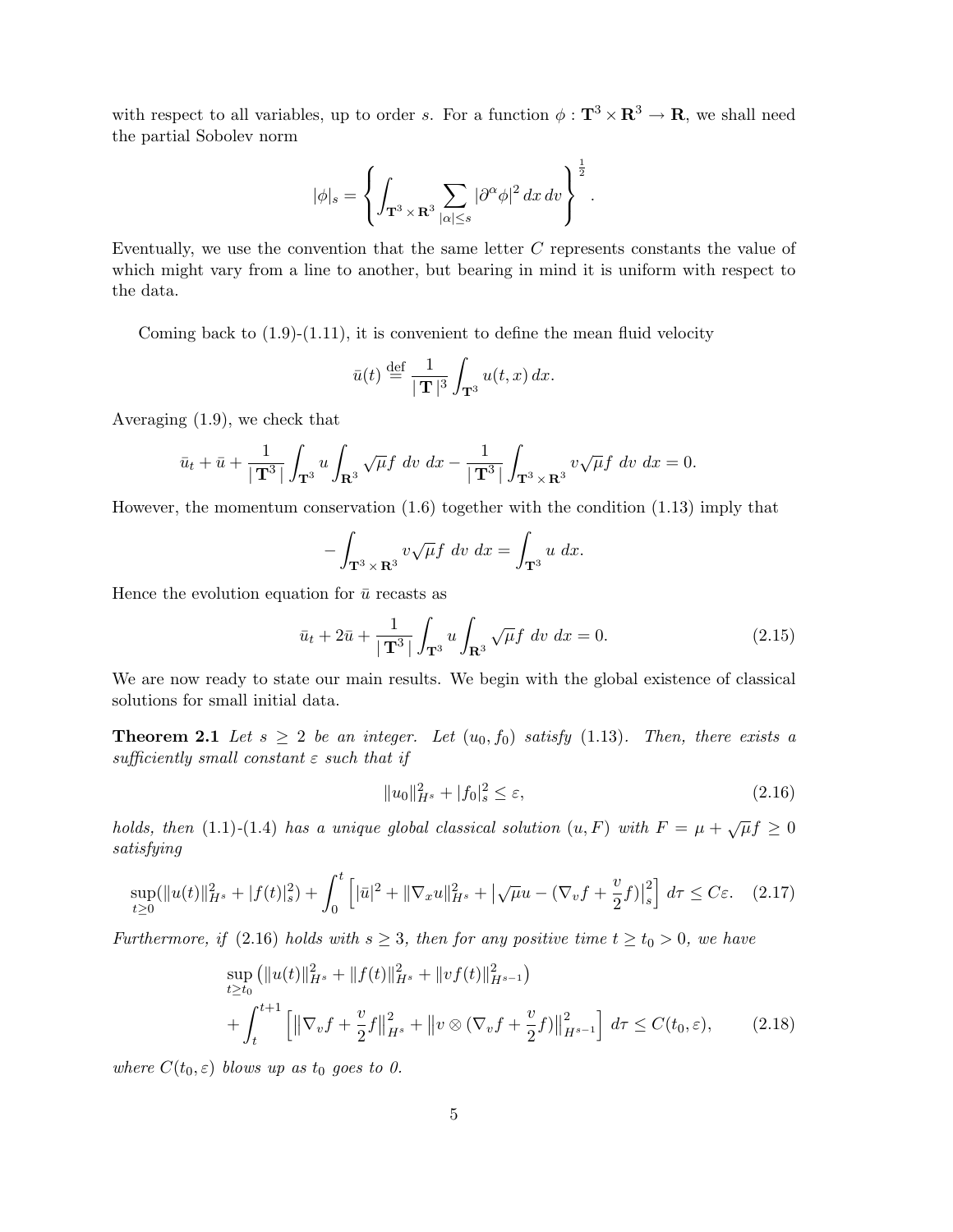The second result is concerned with the large time convergence to equilibrium.

**Theorem 2.2** There exists  $\varepsilon_0 > 0$  and  $\lambda > 0$  such that for any initial data verifying (1.13), (1.14) and (2.16) with  $s \geq 3$  and  $0 < \varepsilon < \varepsilon_0$ , the following estimate of exponential convergence holds:

$$
||u(t)||_{L^{2}}^{2} + ||f(t)||_{L^{2}}^{2} \leq C(t_{0}, \varepsilon)e^{-\lambda t},
$$

for any  $t \ge t_0 > 0$ , with a positive constant  $C(t_0, \varepsilon)$ .

Let us comment on the estimate  $(2.18)$ . It indicates that the system has an instantaneous smoothing effect with respect to the velocity variable since the Sobolev norm  $\lVert \cdot \rVert_s$  is controlled while assuming initially the finiteness of the partial norm  $|\cdot|_s$  only. This effect is mainly due to the nice structure of the Witten Laplacian operator  $\frac{|v|^2}{4} - \frac{3}{2} - \triangle_v$ . Starting from the fact that  $(\nabla_v + \frac{v}{2})$  $\frac{v}{2}$  f can be estimated in  $L^2(0,T;|\cdot|_s)$  norm, our main observation here is to consider  $\nabla_v + \frac{v}{2}$  $\frac{v}{2}$  as the advection operator  $\nabla_v$  and make use of an iteration method to obtain the uniform estimates characterizing the regularizing effect with respect to  $v$ . As a consequence, we also gain information on the first order moment of f. Similarly, the quantity  $\nabla_v f + v f/2 = \sqrt{\mu} \nabla_v (f/\sqrt{\mu})$  has also a finite  $L^2(t_0, T; H^s(\mathbf{T}^3 \times \mathbf{R}^3))$  norm. A statement with a slightly different flavor can be obtained, by reasoning directly on the original system  $(1.1)-(1.3)$  and by exploiting the hypoelliptic structure of the Fokker-Planck equation, in the spirit of [2].

**Theorem 2.3** Let  $(u, F)$  be a (local) solution to (1.1)-(1.4). If the initial data  $u_0$  and  $F_0$ satisfy for some integers  $n \geq 3$  and  $q \geq 2$  the following estimate

$$
||u_0||_{H^q}^2 + |F_0\langle v\rangle^n||_q^2 < \infty,
$$

where  $\langle v \rangle = (1 + |v|^2)^{\frac{1}{2}}$ , then, there exists a time  $T > 0$  such that for all  $0 < t_{\star} < T_{\star} < T$ , the solution  $(u, F)$  of  $(1.1)-(1.4)$  satisfies:

$$
\sup_{t_{\star} \leq t \leq T_{\star}} (\|u(t)\|_{H^{q}}^{2} + \|F(t)\langle v\rangle^{n-3}\|_{H^{q}}^{2}) + \int_{t_{\star}}^{T_{\star}} \left[ \|u\|_{H^{q+1}}^{2} + \|F\langle v\rangle^{n-3}\|_{H^{q+1}}^{2} \right] d\tau
$$
\n
$$
\leq C(t_{\star}, T, \|u_{0}\|_{H^{q}}, |F_{0}\langle v\rangle^{n}|_{q}) < \infty. \tag{2.19}
$$

Remark 2.1 Even if its proof is completely independent, this statement can be applied to the solutions obtained in Theorem 2.1 and it justifies further smoothness. It shows that these solutions become immediately smoother with respect to all variables, with a gain of one full derivative. Indeed, (2.17) implies that, for  $s \geq 2$  and for any integer n

$$
\sup_{t\geq 0} (\|u(t)\|_{H^s}^2 + |F(t)\langle v\rangle^n\|_s^2) \leq C(1+\varepsilon).
$$

Thus, (2.19) implies a gain of regularity for the solutions obtained in Theorem 2.1 for any positive time. Going further, we emphasize that the smoothing property of the solutions obtained in Theorem 2.1 holds uniformly when the time goes to infinity. One may check Remark 5.1 for the sketch of the proof.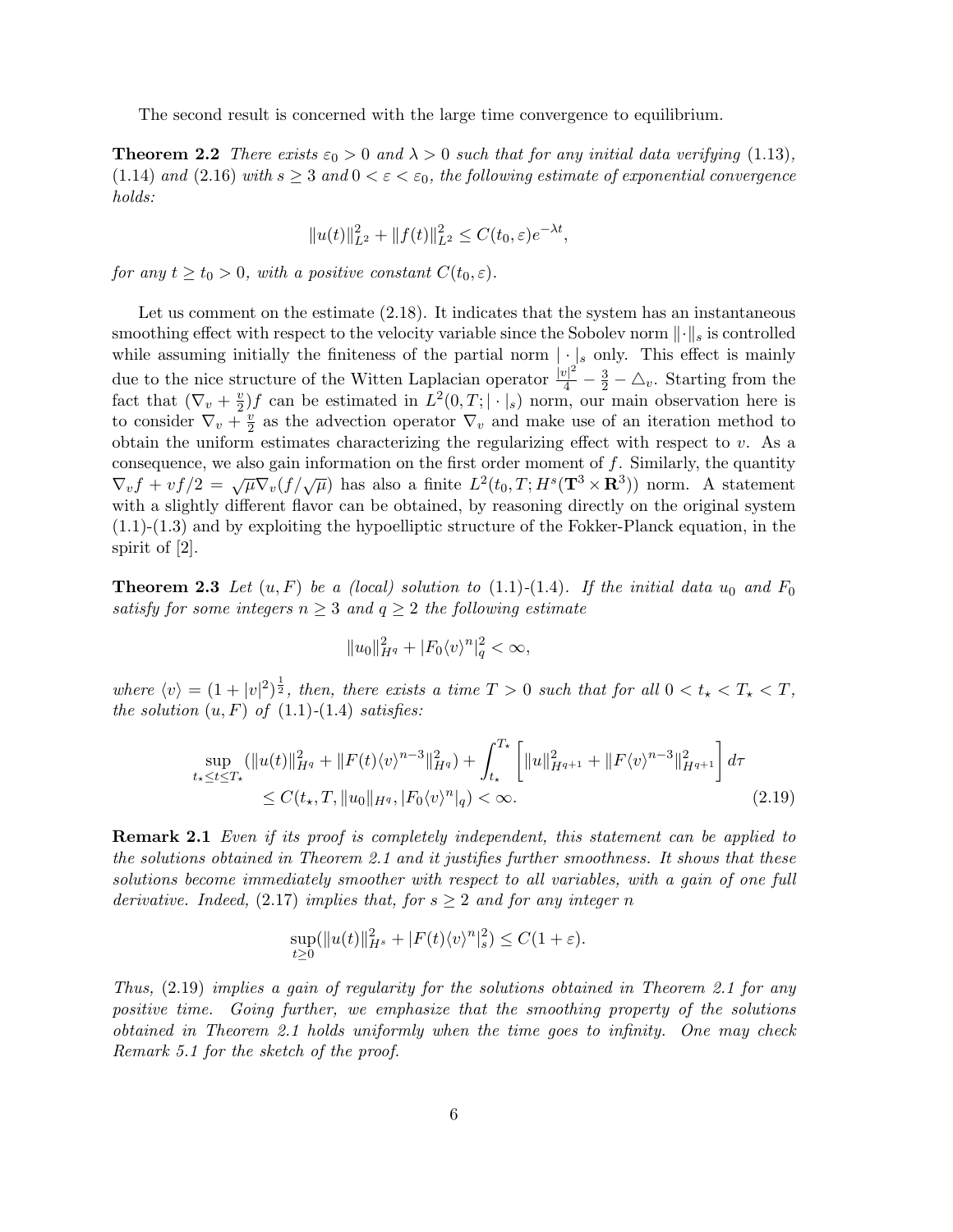Remark 2.2 The results generalize to cases where the global momentum does not vanish. Indeed, let us assume that the initial data for  $(1.1)-(1.4)$  verifies

$$
\int_{\mathbf{T}^3 \times \mathbf{R}^3} F_0 dx dv = \rho_0, \qquad \int_{\mathbf{T}^3} u_0 dx + \int_{\mathbf{T}^3 \times \mathbf{R}^3} v F_0 dx dv = \mathcal{M}_0.
$$

Owing to (1.5) and (1.6) mass and momentum are conserved. Therefore, we seek an equilibrium state with the same mass and momentum as the initial data that is

$$
U_{\infty} = \frac{\mathcal{M}_0}{\|\mathbf{T}\|^3 + \rho_0}, \qquad \mu_{\infty}(v) = \frac{\rho_0}{(2\pi)^{3/2} \|\mathbf{T}\|^3} \exp\Big(-\frac{|v - U_{\infty}|^2}{2}\Big).
$$

Then, we define the perturbation by

$$
F(t, x, v) = \mu_{\infty}(v) + \sqrt{\mu_{\infty}(v)} f(t, x, v),
$$

with

$$
\int_{\mathbf{T}^3 \times \mathbf{R}^3} \sqrt{\mu_{\infty}} f \, dv \, dx = 0.
$$

It turns out that  $(u(t, x - tU_{\infty}) - U_{\infty}, f(t, x - tU_{\infty}, v + U_{\infty}))$  satisfies (1.9)-(1.11). We refer to [22] where this remark is used too.

### 3 Global existence and regularity theory

In this section we present the proof of Theorem 2.1. It uses the conservation and dissipation properties  $(1.5)-(1.7)$ . The proof splits into two parts. Firstly, we detail the derivation of (2.17) which is the key estimate for justifying the global existence of solutions. Secondly, we prove the strengthened regularity estimate (2.18).

#### 3.1 Existence of global solutions to (1.9)-(1.12)

It is well-known that the existence of solutions to a nonlinear PDE can be obtained by constructing solutions to approximated problems and proving estimates which are uniform with respect to the approximation parameter. For  $(1.9)-(1.13)$ , one can construct such approximate solutions via Galerkin's approximation, like in [25]. For simplicity, we do not detail this part. Instead, we assume that there is a positive time T such that  $(1.9)-(1.12)$  has a unique smooth enough solution on  $[0, T]$ , and we shall present the *a priori* estimates for such solutions. Obtaining estimates uniform with respect to  $T$  allows to construct global solutions. The main issue is summarized in the following claim.

**Proposition 3.1** Let  $s \geq 2$ . Let  $(u, f)$  be a solution of (1.9)-(1.13). We have

$$
\frac{1}{2}\frac{d}{dt}\left(\|u\|_{H^s}^2 + |f|_s^2 + |\bar{u}|^2\right) + \|\nabla u\|_{H^s}^2 + 2|\bar{u}|^2 + \left|u\sqrt{\mu} - \nabla_v f - \frac{v}{2}f\right|_s^2
$$
\n
$$
\leq C(|f|_s + \|u\|_{H^s}) \left(\|\nabla u\|_{H^s}^2 + |\bar{u}|^2 + \left|u\sqrt{\mu} - \nabla_v f - \frac{v}{2}f\right|_s^2\right). \tag{3.20}
$$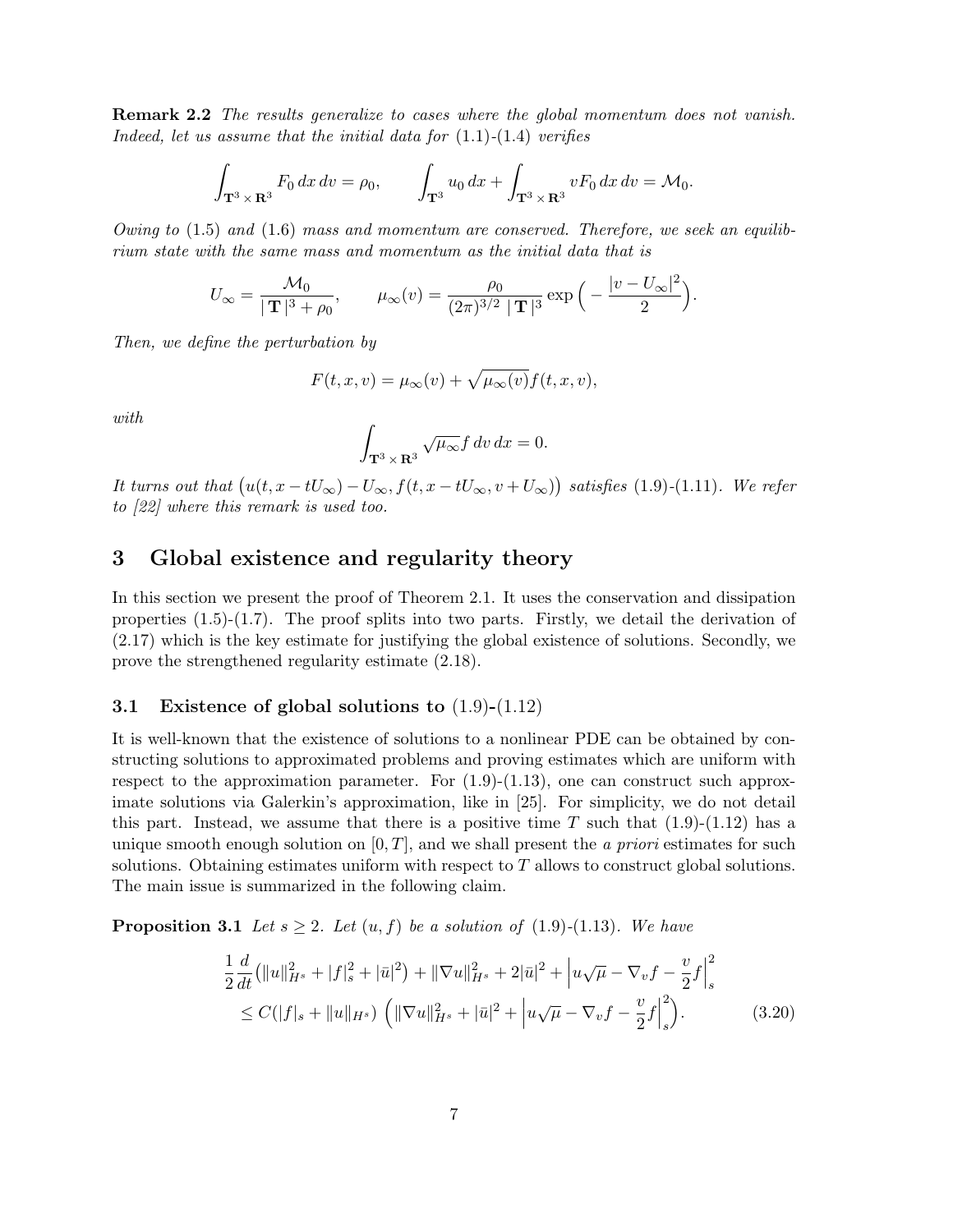**Proof.** The proof is based on energy estimates. Let  $s \geq 2$  be a positive integer and let  $\alpha \in \mathbb{N}^3$  with  $|\alpha| \leq s$ . We first apply  $\partial^{\alpha}$  to (1.9), then multiply the resulting equation by  $\partial^{\alpha}u$ , and integrate over **T**<sup>3</sup>. We get

$$
\frac{1}{2}\frac{d}{dt}\|\partial^{\alpha}u\|_{L^{2}}^{2} + \langle \partial^{\alpha}(u\cdot\nabla u), \partial^{\alpha}u \rangle + \|\nabla\partial^{\alpha}u\|_{L^{2}}^{2} + \|\partial^{\alpha}u\|_{L^{2}}^{2} + \langle \partial^{\alpha}(u\int_{\mathbf{R}^{3}}\sqrt{\mu}f\,dv), \partial^{\alpha}u \rangle - \langle \int_{\mathbf{R}^{3}}v\sqrt{\mu}\partial^{\alpha}f\,dv, \partial^{\alpha}u \rangle = 0.
$$
\n(3.21)

Similar arguments applied to (1.11) yield

$$
\frac{1}{2}\frac{d}{dt}\|\partial^{\alpha}f\|_{L^{2}}^{2} + \left\langle \partial^{\alpha}\Big(u \cdot \big(\nabla_{v}f - \frac{v}{2}f\big)\Big), \partial^{\alpha}f \right\rangle - \left\langle \partial^{\alpha}u \cdot v\sqrt{\mu}, \partial^{\alpha}f \right\rangle
$$
\n
$$
= -\left\|\nabla_{v}\partial^{\alpha}f + \frac{v}{2}\partial^{\alpha}f\right\|_{L^{2}}^{2}.\tag{3.22}
$$

Note that  $\nabla \cdot u = 0$ , and thus integrating by parts we have  $\langle u \cdot \nabla_x u, u \rangle = 0$ . Since  $s \ge 2 > 3/2$ , we can estimate as follows

$$
\left| \left\langle \partial^{\alpha} (u \cdot \nabla_x u), \partial^{\alpha} u \right\rangle \right| = \left| \left\langle \partial^{\alpha} (u \cdot \nabla u) - u \cdot \partial^{\alpha} \nabla_x u, \partial^{\alpha} u \right\rangle \right| \leq C \|u\|_{H^s} \|\nabla u\|_{H^s}^2.
$$

Furthermore, since  $\mu$  is normalized and satisfies  $\nabla_v \sqrt{\mu} = -\frac{v}{2}$  $\frac{v}{2}\sqrt{\mu}$ , by using an integration by parts we obtain

$$
\|\partial^{\alpha}u\|_{L^{2}}^{2} - 2\langle \partial^{\alpha}u \cdot v\sqrt{\mu}, \partial^{\alpha}f \rangle + \|\nabla_{v}\partial^{\alpha}f + \frac{v}{2}\partial^{\alpha}f\|_{L^{2}}^{2}
$$
  
= 
$$
\|\partial^{\alpha}u\sqrt{\mu} - \nabla_{v}\partial^{\alpha}f - \frac{v}{2}\partial^{\alpha}f\|_{L^{2}}^{2}.
$$

We can also write

$$
\langle \partial^{\alpha} \Big( u \int_{\mathbf{R}^3} \sqrt{\mu} f \, dv \Big) , \partial^{\alpha} u \rangle + \langle \partial^{\alpha} \Big( u \cdot (\nabla_v f - \frac{v}{2} f) \Big) , \partial^{\alpha} f \rangle
$$
  
=  $\langle \partial^{\alpha} (uf), \partial^{\alpha} u \sqrt{\mu} - \nabla_v \partial^{\alpha} f - \frac{v}{2} \partial^{\alpha} f \rangle.$ 

Then owing to (3.21) and (3.22), we are led to

$$
\frac{1}{2}\frac{d}{dt}\left(\|\partial^{\alpha}u\|_{L^{2}}^{2}+\|\partial^{\alpha}f\|_{L^{2}}^{2}\right)+\|\nabla\partial^{\alpha}u\|_{L^{2}}^{2}+\|\partial^{\alpha}u\sqrt{\mu}-\nabla_{v}\partial^{\alpha}f-\frac{v}{2}\partial^{\alpha}f\|_{L^{2}}^{2}\leq C\|u\|_{H^{s}}\|\nabla_{x}u\|_{H^{s}}^{2}+\left|\left\langle\partial^{\alpha}(uf),\partial^{\alpha}u\sqrt{\mu}-\nabla_{v}\partial^{\alpha}f-\frac{v}{2}\partial^{\alpha}f\right\rangle\right|.
$$
\n(3.23)

Still using  $s \geq 2$ , we get (see Lemma 3.1 of [26] for a similar estimate)

$$
\|\partial^{\alpha}(uf)\|_{L^{2}} \leq |uf|_{s} \leq C\|u\|_{H^{s}}|f|_{s} \leq C(\|u\|_{L^{2}} + \|\nabla_{x}u\|_{H^{s-1}})|f|_{s}.
$$

Now, we make use of the mean velocity  $\bar{u}$ . By the Poincaré-Wirtinger inequality, there exists a constant  $C_P$  such that

$$
||u||_{L^2} \le ||u - \bar{u}||_{L^2} + \sqrt{|\mathbf{T}^3|} \, |\bar{u}| \le C_P(||\nabla_x u||_{L^2} + |\bar{u}|) \le C_P(||\nabla_x u||_{H^{s-1}} + |\bar{u}|),
$$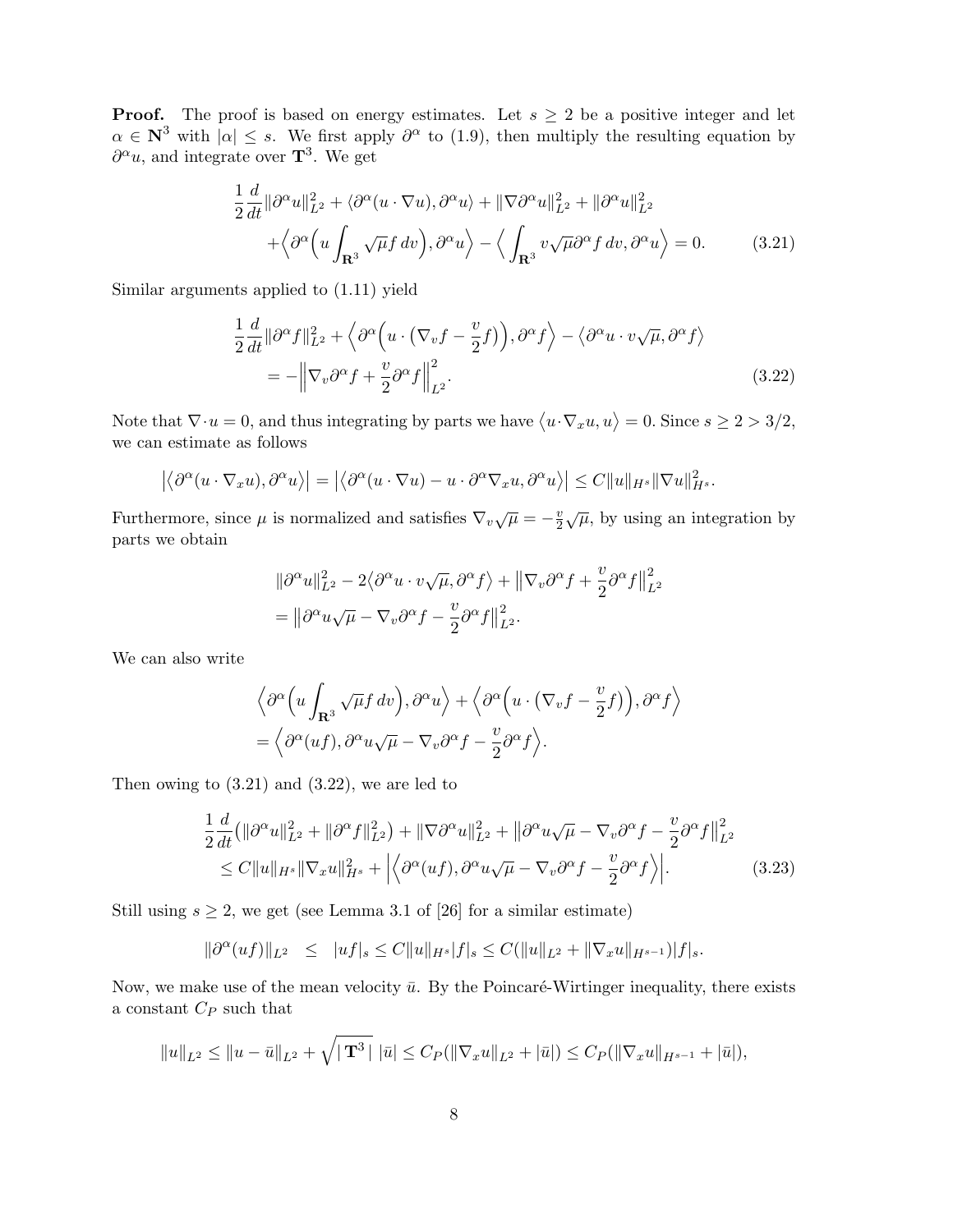since  $s - 1 \geq 0$ . Hence, we obtain

$$
\|\partial^\alpha(uf)\|_{L^2}\ \leq\ C(\|\nabla_x u\|_{H^{s-1}}+|\bar u|)|f|_s.
$$

Summing over  $\alpha$ , (3.23) leads to

$$
\frac{1}{2}\frac{d}{dt}(\|u\|_{H^s}^2 + |f|_s^2) + \|\nabla u\|_{H^s}^2 + |u\sqrt{\mu} - \nabla_v f - \frac{v}{2}f|_s^2
$$
\n
$$
\leq C(|f|_s + \|u\|_{H^s}) \left( \|\nabla u\|_{H^s}^2 + |\bar{u}|^2 + |u\sqrt{\mu} - \nabla_v f - \frac{v}{2}f|_s^2 \right). \tag{3.24}
$$

It remains to derive an estimate for the mean fluid velocity. To this end, we go back to (2.15). We deduce the following estimate

$$
\frac{1}{2}\frac{d}{dt}|\bar{u}|^2 + 2|\bar{u}|^2 = -\frac{\bar{u}}{|\mathbf{T}^3|} \cdot \int_{\mathbf{T}^3} u \int_{\mathbf{R}^3} \sqrt{\mu} f \, dv \, dx
$$
\n
$$
\leq \frac{1}{|\mathbf{T}^3|} \|u\|_{L^2} \|f\|_{L^2} |\bar{u}|
$$
\n
$$
\leq C \|f\|_{L^2} (\|\nabla_x u\|_{L^2}^2 + |\bar{u}|^2), \tag{3.25}
$$

where the last line follows from the Poincaré-Wirtinger inequality. Combining  $(3.24)$  with (3.25), we obtain (3.20). This completes the proof of Proposition 3.1.

Having disposed of this preliminary step, we are in position to present the proof to the existence part of Theorem 2.1.

**Proof of Theorem 2.1 (Existence and estimate (2.17)).** According to what is stated at the beginning of this subsection, the crucial point consists in proving (2.17). Indeed, this estimate provides all the necessary compactness on the sequence of approximations which allows to pass to the limit in the equations, and thus we obtain a solution which still satisfies  $(2.17)$ . We skip the discussion of this point and switch to the proof of  $(2.17)$ , assuming a smallness condition on the initial data. Clearly  $(2.16)$  combined to the Sobolev imbedding  $H^2(\mathbf{T}^3) \subset L^1(\mathbf{T}^3)$  yields

$$
||u_0||_{H^s}^2 + |\bar{u}_0|^2 + |f_0|_s^2 \le C_0 \varepsilon,
$$
\n(3.26)

for some  $C_0 > 0$ . Then using continuity with respect to time, we define

$$
T^* \stackrel{\text{def}}{=} \sup \left\{ \tilde{T} \ge 0 : \sup_{0 \le t < \tilde{T}} \left( \|u(t)\|_{H^s}^2 + |\bar{u}|^2 + |f(t)|_s^2 \right) \le 2C_0 \varepsilon \right\}.
$$
 (3.27)

However, (3.20) can be recast as

$$
\frac{1}{2}\frac{d}{dt}\left(\|u\|_{H^s}^2 + |f|_s^2 + |\bar{u}|^2\right) \n+ \left(1 - C\left(|f|_s + \|u\|_{H^s}\right)\right)\left(\|\nabla u\|_{H^s}^2 + 2|\bar{u}|^2 + \left|u\sqrt{\mu} - \nabla_v f - \frac{v}{2}f\right|_s^2\right) \leq 0.
$$

Let us fix  $\varepsilon$  such that  $0 < \varepsilon < 1/(2C_0C)$ . Hence, on  $0 \le t \le T^*$  we have  $1-C(|f|_s + ||u||_{H^s}) >$ 0 and it follows that

$$
||u(t)||_{H^s}^2 + |f(t)|_s^2 + |\bar{u}(t)|^2 \le ||u_0||_{H^s}^2 + |\bar{u}_0|^2 + |f_0|_s^2 \le C_0 \varepsilon,
$$

holds on  $0 \le t \le T^*$ . It prevents  $T^*$  for being finite. Thus, the proof to the existence part of Theorem 2.1 is complete.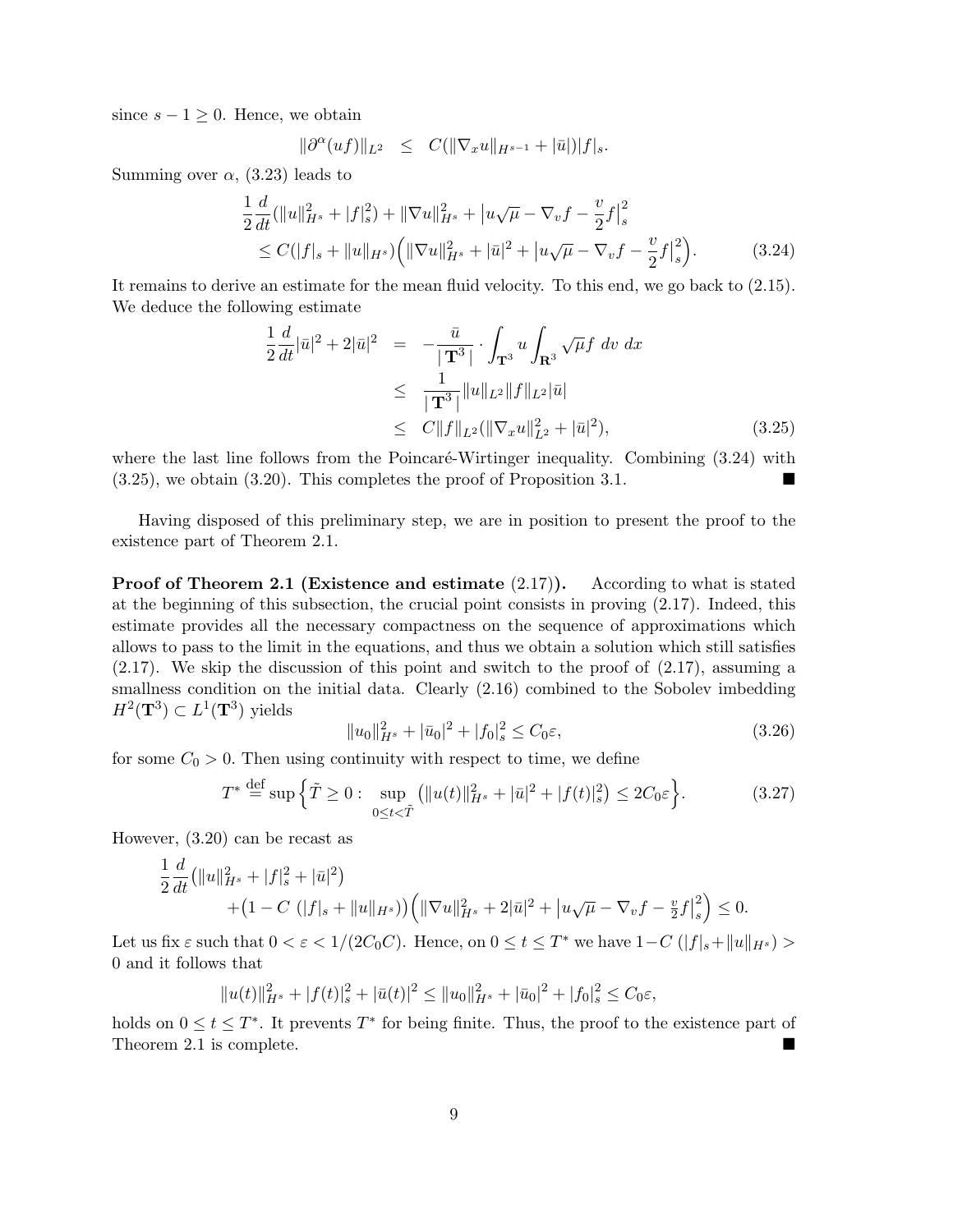#### 3.2 Estimates of full Sobolev norms

Up to now, we have only obtained a partial regularity for the particles distribution function, since only space derivatives are involved in the norm  $|f|_s$ . We wish to strengthen the regularity analysis, showing that for positive time, the regularity of  $f$  with respect to the space variables can be transferred to the velocity variables. We make use of the nice structure of the Fokker-Planck operator, which allows to avoid any estimates on the moment of the distribution, like it is done in [24] for the Dumbbell model. We start by introducing convenient functions spaces and justify a useful statement on real variable functions.

Definition 3.1 We consider the cone of non negative continuous functions

$$
C_{+}(\mathbf{R}_{+}) := \left\{ f \in C(\mathbf{R}_{+}) : f \ge 0 \right\}.
$$

Then, for any  $K, r > 0$ , we set

$$
\mathscr{B}(K,r) := \left\{ f \in C_+(\mathbf{R}_+) : \int_t^{t+1} f(\tau) d\tau \leq K, \forall t \geq r \right\}.
$$

**Lemma 3.1** Let  $\zeta(t), \xi(t) \in \mathcal{B}(K,r)$ , and  $\eta(t) \in C_+(\mathbf{R}_+)$  satisfy

$$
\zeta'(t) + \eta(t) \le K(1 + \xi(t)).
$$
\n(3.28)

Then for all  $t_0 > r$ , there exists a constant  $\tilde{K}$  depending on  $t_0, r$  and  $K$ , such that

$$
\sup_{t \ge t_0} \zeta(t) \le \tilde{K} \quad \text{and} \quad \eta(t) \in \mathscr{B}(\tilde{K}, t_0).
$$

**Proof.** We first prove the uniform estimate on  $\zeta$ . Let n be the smallest integer such that  $t_0 < r + n$ . Since  $\zeta \in \mathcal{B}(K,r)$ , we have

$$
\int_r^{t_0} \zeta(\tau) d\tau \le \int_r^{r+n} \zeta(\tau) d\tau \le nK.
$$

Hence the mean value theorem allows us to find some  $\tau_0 \in ]r, t_0[$  such that:

$$
\zeta(\tau_0) \leq \frac{nK}{t_0 - r}.
$$

Then for  $t \in [t_0, \tau_0 + n + 1]$  we have

$$
\zeta(t) = \zeta(\tau_0) + \int_{\tau_0}^t \zeta'(\tau) d\tau
$$
  
\n
$$
\leq \zeta(\tau_0) + \int_{\tau_0}^{\tau_0 + n + 1} K(1 + \xi(\tau)) d\tau
$$
  
\n
$$
\leq \frac{nK}{t_0 - r} + (n + 1)(K + K^2),
$$

by using  $(3.28)$  and the fact that  $\xi$  is non negative.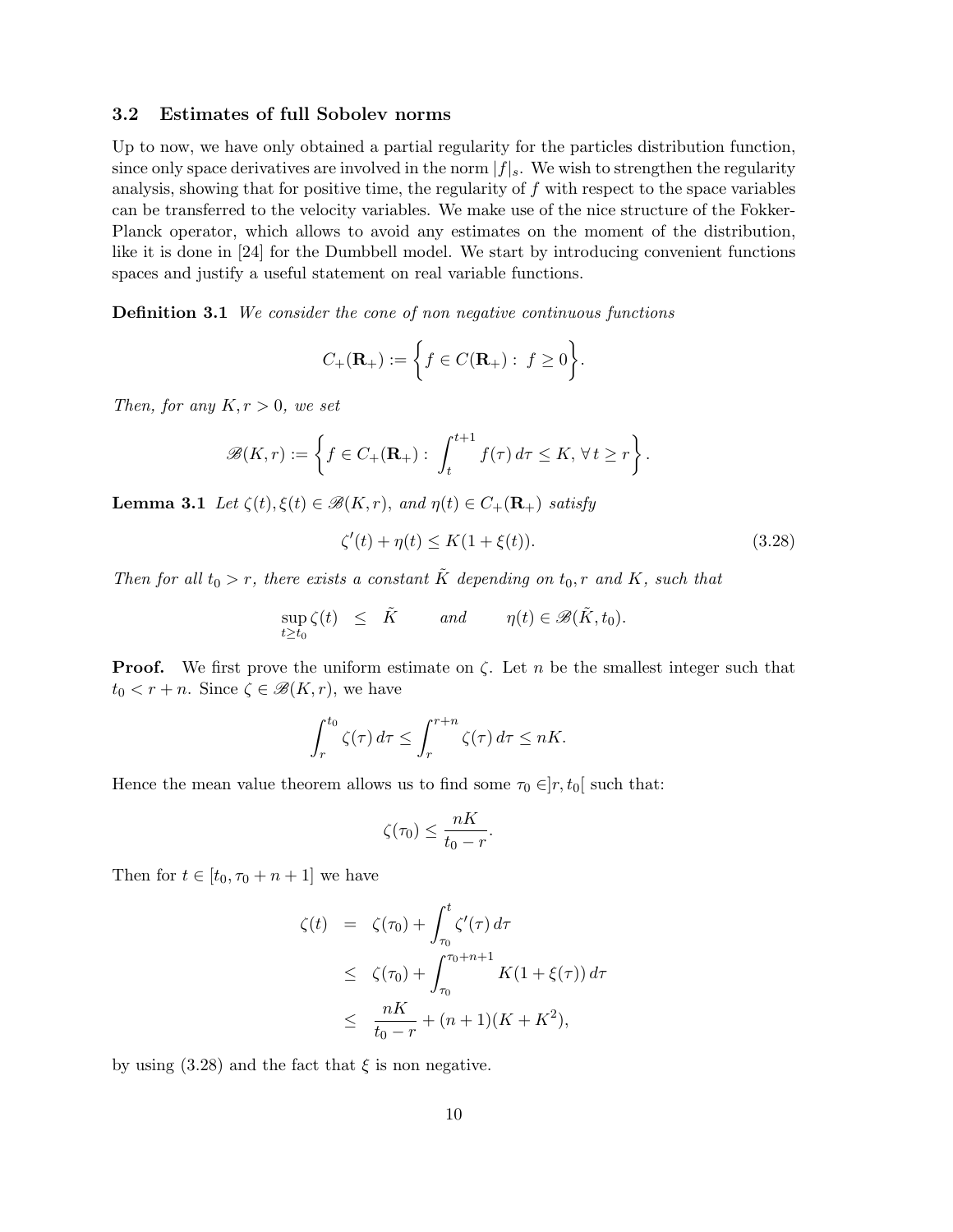For  $t \geq \tau_0 + n + 1 > r + 1$ , since  $\zeta \in \mathcal{B}(K,r)$  we have

$$
\int_{t-1}^t \zeta(\tau) \, d\tau \leq K.
$$

Thus there exists  $\tilde{t} \in [t-1, t]$  such that  $\zeta(\tilde{t}) \leq K$ . Integration of (3.28) over  $[\tilde{t}, t]$  yields

$$
\begin{aligned}\n\zeta(t) &\leq \zeta(\tilde{t}) + K \int_{\tilde{t}}^{t} (1 + \xi(\tau)) \, d\tau \\
&\leq K + K \int_{t-1}^{t} (1 + \xi(\tau)) \, d\tau \\
&\leq K + K(1 + K),\n\end{aligned}
$$

where we used the definition of  $\tilde{t}$  and again the fact that  $\xi \in \mathscr{B}(K,r)$  and  $\eta \geq 0$ . Summarizing the obtained estimates, we get

$$
\sup_{\tau \ge t_0} \zeta(\tau) \le \max \left( 2K + K^2, \frac{nK}{t_0 - r} + (n+1)(K + K^2) \right) := K_1.
$$

Finally, let us integrate (3.28) over  $[t, t + 1]$ . It follows that, for any  $t \ge t_0$ ,

$$
\int_{t}^{t+1} \eta(\tau) d\tau \le \zeta(t) + K \left[ 1 + \int_{t}^{t+1} \xi(\tau) d\tau \right] \le K_1 + K(1+K) := \tilde{K}.
$$

This concludes the proof of the Lemma 3.1.

Lemma 3.1 will be useful for proving the transfer of regularity. The argument is based on an induction reasoning.

**Lemma 3.2** Let  $s \geq 3$ . Let  $(u, f)$  be a solution to (1.9)-(1.11), satisfying for any  $t \geq 0$ 

$$
\sup_{t\geq 0} (\|u(t)\|_{H^s}^2 + |f(t)|_s^2) + \int_t^{t+1} |\nabla_v f + \frac{v}{2} f|_s^2 d\tau \leq A.
$$
 (3.29)

Then for any  $t_0 > 0$  and  $t \ge t_0$ , there holds:

$$
\sup_{t \ge t_0} (|\partial_{v_i} f|_{s-1}^2 + |v_i f|_{s-1}^2) + \int_t^{t+1} \left[ \left| \nabla_v \partial_{v_i} f + \frac{v}{2} \partial_{v_i} f \right|_{s-1}^2 + \left| v \otimes \nabla_v f + \frac{v \otimes v}{2} f \right|_{s-1}^2 \right] d\tau \le C(t_0, A). \tag{3.30}
$$

**Proof.** Let  $h \stackrel{\text{def}}{=} \nabla_v f + \frac{v}{2}$  $\frac{v}{2}f$ . Then a simple calculation shows that

$$
\partial_t h + v \cdot \nabla_x h + u \cdot (\nabla_v h - \frac{v}{2}h) - uf - u\sqrt{\mu} = -\frac{|v|^2}{4}h + \frac{3}{2}h + \Delta_v h - h - \nabla_x f.
$$

Let  $|\alpha| \leq s - 1$ . We remark that

$$
\int_{\mathbf{R}^3} \partial^{\alpha} \left( -\frac{|v|^2}{4} h + \frac{3}{2} h + \Delta_v h \right) \partial^{\alpha} h \, dv = \int_{\mathbf{R}^3} \left( |\partial^{\alpha} \nabla_v h|^2 - \frac{v^2}{4} |\partial^{\alpha} h|^2 + \frac{3}{2} |\partial^{\alpha} h|^2 \right) dv
$$
  
= 
$$
\int_{\mathbf{R}^3} \left( |\partial^{\alpha} \nabla_v h|^2 - \frac{v^2}{4} |\partial^{\alpha} h|^2 + \frac{1}{2} \nabla_v \cdot v |\partial^{\alpha} h|^2 \right) dv
$$
  
= 
$$
\int_{\mathbf{R}^3} \left( \nabla_v \partial^{\alpha} h + \frac{v}{2} \partial^{\alpha} h \right)^2 dv.
$$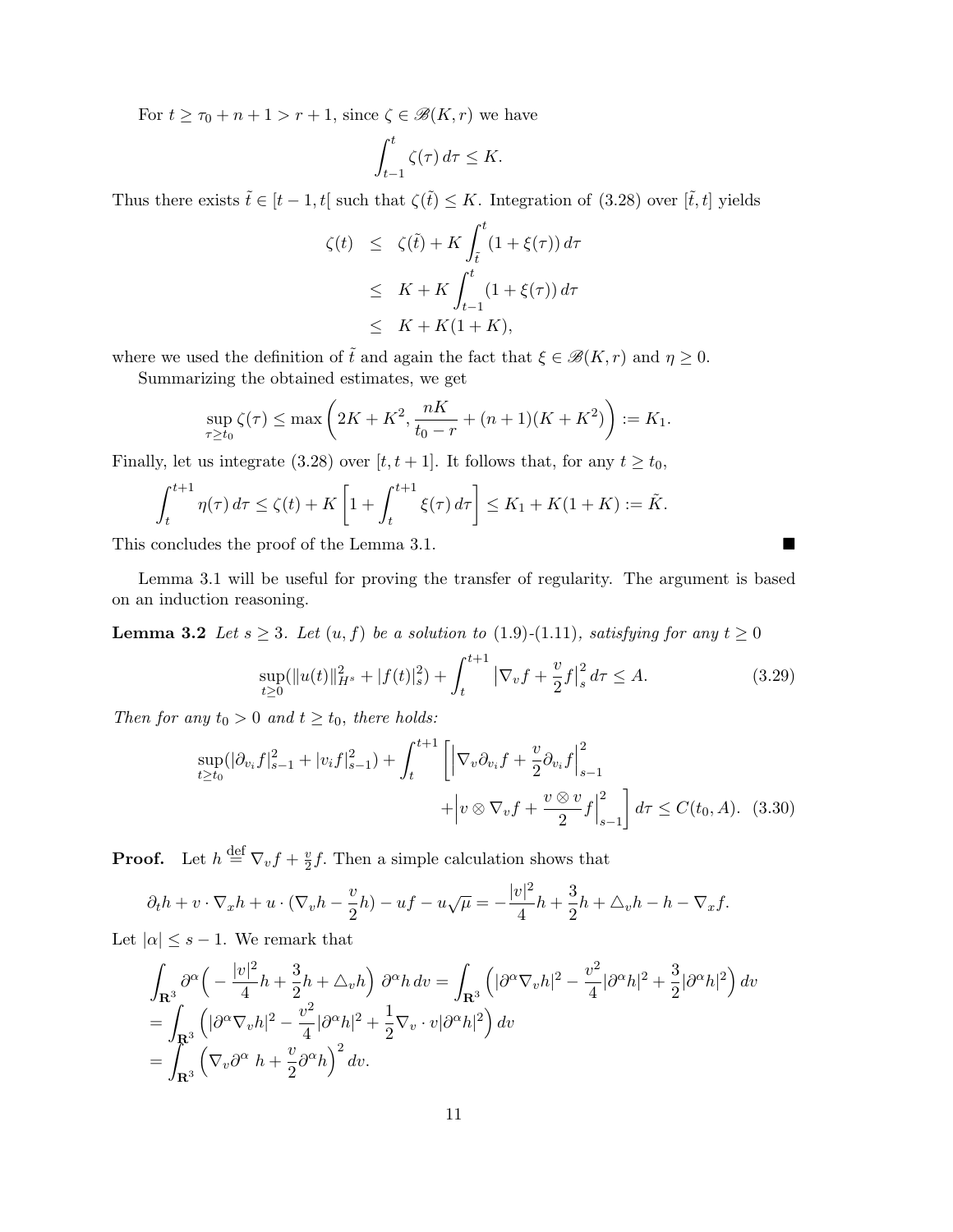Thus, the following energy estimate holds

$$
\begin{split}\n&\frac{1}{2}\frac{d}{dt}\|\partial^{\alpha}h\|_{L^{2}}^{2}+\left\|\partial^{\alpha}[\nabla_{v}h+\frac{v}{2}h]\right\|_{L^{2}}^{2}+\|\partial^{\alpha}h\|_{L^{2}}^{2} \\
&=-\Big\langle\partial^{\alpha}\Big[u\cdot\big(\nabla_{v}h-\frac{v}{2}h\big)\Big],\partial^{\alpha}h\Big\rangle+\Big\langle\partial^{\alpha}[uf],\partial^{\alpha}h\Big\rangle+\Big\langle\partial^{\alpha}u\sqrt{\mu},\partial^{\alpha}h\Big\rangle-\Big\langle\partial^{\alpha}\nabla_{x}f,\partial^{\alpha}h\Big.\rangle.\n\end{split}
$$

The third and the fourth term in the right hand side can be estimated by  $C|h|_{s-1}||u||_{H^{s-1}}$ and  $C|f|_s\|u\|_{H^{s-1}}$  respectively. Moreover, we observe that

$$
\left| \left\langle \partial^{\alpha} \left[ u \cdot (\nabla_{v} h - \frac{v}{2} h) \right], \partial^{\alpha} h \right\rangle \right| = \left| \left\langle \partial^{\alpha} (uh), \partial^{\alpha} (\nabla_{v} h + \frac{v}{2} h) \right\rangle \right|
$$
  
\n
$$
\leq C \|u\|_{H^{s-1}} |\nabla_{v} h + \frac{v}{2} h|_{s-1} |h|_{s-1}
$$
  
\n
$$
\leq C \|u\|_{H^{s-1}}^2 |h|_{s-1}^2 + \frac{1}{2} |\nabla_{v} h + \frac{v}{2} h|_{s-1}^2,
$$

and, since  $s-1\geq 3/2,$ 

$$
\left| \left\langle \partial^{\alpha}(uf), \partial^{\alpha}h \right\rangle \right| \leq C \|u\|_{H^{s-1}} |f|_{s-1} |h|_{s-1} \leq C \|u\|_{H^{s-1}} \left( |f|_{s-1}^2 + |h|_{s-1}^2 \right).
$$

Therefore, by using (3.29), we obtain

$$
\frac{d}{dt}|h|_{s-1}^2 + |\nabla_v h + \frac{v}{2}h|_{s-1}^2 + |h|_{s-1}^2 \le C_A(1+|h|_{s-1}^2).
$$

We apply lemma 3.1 with  $\zeta = \xi = |h|_{s=1}^2$  which belongs to  $\mathscr{B}(A,0)$  by virtue of (3.29), and  $\eta = \left| \nabla_v h + \frac{v}{2} \right|$  $\frac{v}{2}h$ 2  $\sum_{s=1}^{2}$ . We get for  $t \ge t_0 > 0$ 

$$
\sup_{t \ge t_0} |h(t)|_{s-1}^2 + \int_t^{t+1} |\nabla_v h + \frac{v}{2} h|_{s-1}^2 d\tau \le C(t_0, A). \tag{3.31}
$$

Now we make use of the following formulae

$$
|h|_{s-1}^{2} = |\nabla_{v} f|_{s-1}^{2} + |\frac{v}{2} f|_{s-1}^{2} - \frac{3}{2} |f|_{s-1}^{2},
$$
  
\n
$$
|\nabla_{v} h + \frac{v}{2} h|_{s-1}^{2} = |\nabla_{v} h|_{s-1}^{2} + |\frac{v}{2} h|_{s-1}^{2} - \frac{3}{2} |h|_{s-1}^{2},
$$
  
\n
$$
\partial_{v_{j}} h_{i} = \partial_{v_{i}} (\partial_{v_{j}} f) + \frac{v_{i}}{2} (\partial_{v_{j}} f) + \delta_{ij} \frac{f}{2},
$$
  
\n
$$
\frac{v}{2} h_{i} = \frac{v}{2} \partial_{v_{i}} f + \frac{v}{2} \frac{v_{i}}{2} f,
$$

consequently, (3.31) leads to

$$
\sup_{t \ge t_0} \left( |\nabla_v f|_{s-1}^2 + \left| \frac{v}{2} f \right|_{s-1}^2 \right) \le \sup_{t \ge t_0} |h|_{s-1}^2 + \frac{3}{2} \sup_{t \ge t_0} |f|_{s-1}^2
$$
  

$$
\le C(t_0, A) + 3A,
$$

and

$$
\int_{t}^{t+1} \sum_{i,j=1}^{3} \left[ \left| \partial_{v_i} (\partial_{v_j} f) + \frac{v_i}{2} (\partial_{v_j} f) \right|_{s-1}^{2} + \left| v_j \partial_{v_i} f + v_j \frac{v_i}{2} f \right|_{s-1}^{2} \right] d\tau
$$
  
\n
$$
\leq 4 \int_{t}^{t+1} \left[ |\nabla_{v} h|_{s-1}^{2} + |\frac{v}{2} h|_{s-1}^{2} + \frac{3}{2} |f|_{s-1}^{2} \right] d\tau
$$
  
\n
$$
\leq 4 \int_{t}^{t+1} \left[ \left| \nabla_{v} h + \frac{v}{2} h \right|_{s-1}^{2} + 3 |f|_{s-1}^{2} \right] d\tau \leq 4C(t_0, A) + 12A.
$$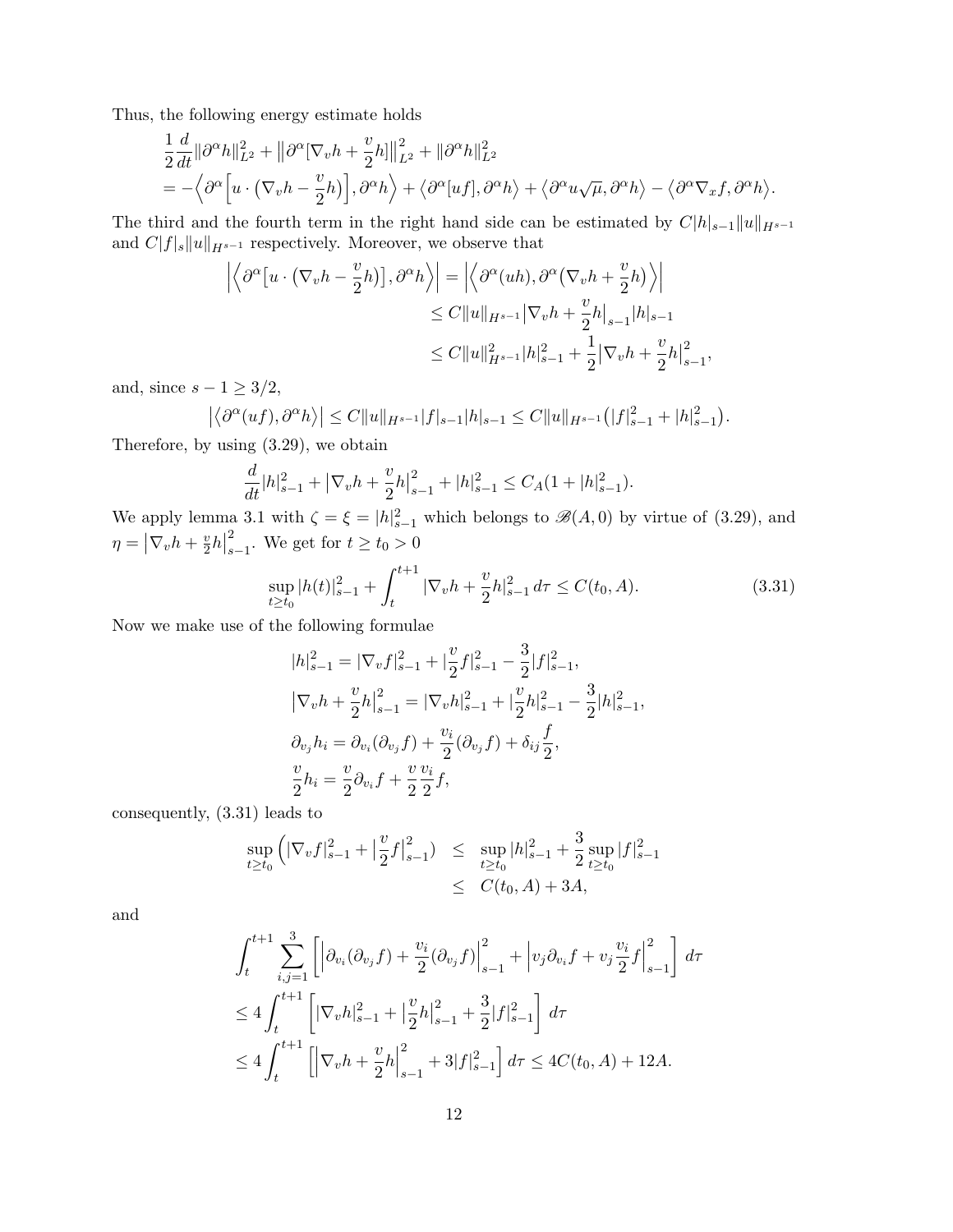It completes the proof Lemma 3.2.

Thanks to Lemma 3.2, we now can present the estimate for mixed derivatives of  $f$  via an inductive argument.

**Lemma 3.3** Under the assumptions of Lemma 3.2, for any  $t \geq t_0 > 0$  we have

$$
\sup_{t \ge t_0} (\|u(t)\|_{H^s}^2 + \|f(t)\|_{H^s}^2 + \|vf(t)\|_{s-1}^2) + \int_t^{t+1} \left[ \|\nabla_v f + \frac{v}{2} f\|_{H^s}^2 + \|v \otimes \nabla_v f + \frac{v \otimes v}{2} f\|_{s-1}^2 \right] d\tau \le C(t_0, A).
$$
 (3.32)

**Proof.** We wish to estimate the mixed derivatives  $\partial_x^{\alpha} \partial_v^{\beta} f$  with  $|\alpha| + |\beta| \leq s$ . Lemma 3.2 already tells us that for any  $|\alpha| + |\beta| \leq s$  with  $|\beta| \leq 1$  we have

$$
\sup_{t \ge t_0 > 0} \|\partial_x^{\alpha} \partial_v^{\beta} f\|_{L^2}^2 + \int_t^{t+1} \left\| \nabla_v (\partial_x^{\alpha} \partial_v^{\beta} f) + \frac{v}{2} \partial_x^{\alpha} \partial_v^{\beta} f \right\|_{L^2}^2 d\tau \le C(t_0, A). \tag{3.33}
$$

For  $N \in \{1, ..., s\}$ , we define  $P(N)$  as the following property:

For all  $t_1 > 0$  there exists a constant  $C(t_1, A)$  such that:

1. For all multi-indices  $\alpha$  and  $\beta$  such that  $|\alpha| + |\beta| \leq s$ ,  $0 \leq |\beta| \leq N < s$ ,

$$
\sup_{t\geq t_1>0} \|\partial_x^{\alpha}\partial_v^{\beta}f\|_{L^2}^2 + \int_t^{t+1} \left\|\nabla_v(\partial_x^{\alpha}\partial_v^{\beta}f) + \frac{v}{2}\partial_x^{\alpha}\partial_v^{\beta}f\right\|_{L^2}^2 d\tau \leq C(t_1, A). \tag{3.34}
$$

2. For all multi-indices  $\alpha$  and  $\beta$  such that  $|\alpha| + |\beta| \leq s - 1$ ,  $0 \leq |\beta| \leq N - 1 < s$  and  $t \ge t_1 > 0,$ 

$$
\sup_{t \ge t_1 > 0} \|v \partial_x^{\alpha} \partial_v^{\beta} f\|_{L^2}^2 + \int_t^{t+1} \|v \otimes \nabla_v (\partial_x^{\alpha} \partial_v^{\beta} f) + \frac{v \otimes v}{2} \partial_x^{\alpha} \partial_v^{\beta} f\|_{L^2}^2 d\tau \le C(t_1, A). \tag{3.35}
$$

Property  $P(1)$  holds true, due to Lemma 3.2: see  $(3.30)$  and  $(3.33)$ . Let us now assume that  $P(N)$  is satisfied.

Let us set

$$
g_{\alpha,\beta} \stackrel{\text{def}}{=} \partial_x^{\alpha} \partial_v^{\beta} f
$$

with  $|\alpha| + |\beta| \leq s - 1$ ,  $|\beta| = N < s$ . We use the generalized Leibniz formula

$$
\partial^{\alpha}(\varphi\psi) = \sum_{0 \leq \gamma \leq \alpha} {\alpha \choose \gamma} \ \partial^{\gamma}\varphi \ \partial^{\alpha-\gamma}\psi.
$$

Let us define the operators

$$
K = \nabla_v + \frac{v}{2}, \qquad L = \nabla_v - \frac{v}{2}.
$$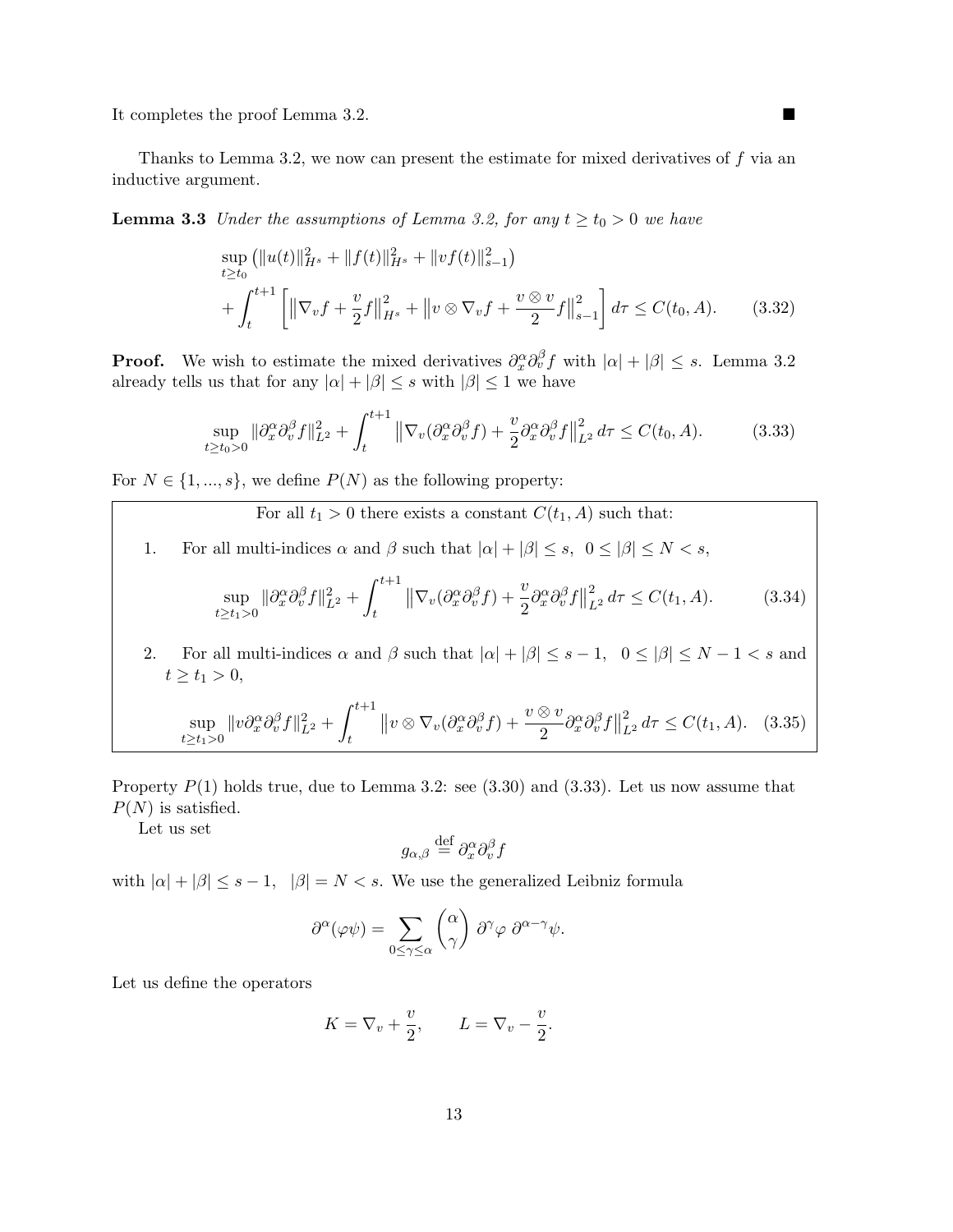We apply  $\partial_x^{\alpha} \partial_v^{\beta}$  to (1.11). Then  $g_{\alpha,\beta}$  satisfies:

$$
\partial_t g_{\alpha,\beta} + v \cdot \nabla_x g_{\alpha,\beta} \n+ \sum_i \binom{\beta}{\delta_i} \partial_x^{\alpha+\delta_i} \partial_v^{\beta-\delta_i} f - \partial_x^{\alpha} u \cdot \partial_v^{\beta} (v \sqrt{\mu}) + \partial_x^{\alpha} \left[ u \cdot L(\partial_v^{\beta} f) \right] - \frac{1}{2} \sum_i \binom{\beta}{\delta_i} \partial_x^{\alpha} \left[ u_i \partial_v^{\beta-\delta_i} f \right] \n= - \frac{|v|^2}{4} g_{\alpha,\beta} + \frac{3}{2} g_{\alpha,\beta} + \Delta_v g_{\alpha,\beta} - \frac{1}{2} \sum_i \left[ \binom{\beta}{2\delta_i} \partial_x^{\alpha} \partial_v^{\beta-2\delta_i} f + \binom{\beta}{\delta_i} v_i \partial_x^{\alpha} \partial_v^{\beta-\delta_i} f \right],
$$

where  $\delta_i$  is the multi-index whose *i*th component is 1, and the others are 0.

Before going further, we set  $H_{\alpha,\beta} \stackrel{\text{def}}{=} \nabla_v g_{\alpha,\beta} + \frac{v}{2}$  $\frac{v}{2}g_{\alpha,\beta}$ . Noticing that:

$$
H^j_{\alpha,\beta} = K_j(g_{\alpha,\beta}) \quad \text{and} \quad K_j \partial_x^{\alpha} = \partial_x^{\alpha} K_j,
$$

we apply  $K_j$  to the previous equation so that  $H^j_{\alpha,\beta}$  satisfies

$$
\partial_t H^j_{\alpha,\beta} + v \cdot \nabla H^j_{\alpha,\beta} + \partial_{x_j} g_{\alpha,\beta} + I_j = -\frac{|v|^2}{4} H^j_{\alpha,\beta} + \frac{3}{2} H^j_{\alpha,\beta} + \Delta_v H^j_{\alpha,\beta} - H^j_{\alpha,\beta} + II_j,
$$

where

$$
I_j = \sum_i \left[ \binom{\beta}{\delta_i} K_j \left( \partial_x^{\alpha + \delta_i} \partial_v^{\beta - \delta_i} f \right) \right] - \partial_x^{\alpha} u \cdot \left[ K_j \left( \partial_v^{\beta} (v \sqrt{\mu}) \right) \right] + \partial_x^{\alpha} \left[ u \cdot K_j L(\partial_v^{\beta} f) \right] - \frac{1}{2} \sum_i \binom{\beta}{\delta_i} \partial_x^{\alpha} \left[ u_i K_j \left( \partial_v^{\beta - \delta_i} f \right) \right],
$$

and

$$
II_j = -\frac{1}{2} \sum_i \left[ \binom{\beta}{2\delta_i} K_j \left( \partial_x^{\alpha} \partial_v^{\beta - 2\delta_i} f \right) + \binom{\beta}{\delta_i} v_i K_j \left( \partial_x^{\alpha} \partial_v^{\beta - \delta_i} f \right) \right] - \frac{1}{2} \binom{\beta}{\delta_j} \partial_x^{\alpha} \partial_v^{\beta - \delta_j} f.
$$

We now multiply the previous equation by  $H_{\alpha,\beta}^j$  and standard energy estimates will tell us that

$$
\frac{1}{2}\frac{d}{dt}\|H_{\alpha,\beta}\|_{L^{2}}^{2}+\|\nabla_{v}H_{\alpha,\beta}+\frac{v}{2}H_{\alpha,\beta}\|_{L^{2}}^{2}+\frac{1}{2}\|H_{\alpha,\beta}\|_{L^{2}}^{2}\leq \frac{1}{2}\|\nabla g_{\alpha,\beta}\|_{L^{2}}^{2}+\sum_{j}\left|\left\langle I_{j}+II_{j},H_{\alpha,\beta}^{j}\right\rangle\right|
$$

holds.

Let us estimate the components of the last sum, term by term. By Young's inequality, we only need to bound the  $L^2$  norm of each term contained in the  $I_j$  and  $II_j$ 's. To this end, we use the estimates contained in  $P(N)$ . More precisely, we have for  $t \ge t_1$ :

$$
\left\| K_j \left( \partial_x^{\alpha+\delta_i} \partial_v^{\beta-\delta_i} f \right) \right\|_{L^2}^2 + \left\| K_j \left( \partial_x^{\alpha} \partial_v^{\beta-2\delta_i} f \right) \right\|_{L^2}^2 \leq \sum_{\substack{|a|+|b| \leq s-1, \\ 1 \leq |b| \leq N}} \left\| \nabla_v (\partial_x^{\alpha} \partial_v^b f) + \frac{v}{2} \partial_x^{\alpha} \partial_v^b f \right\|_{L^2}^2,
$$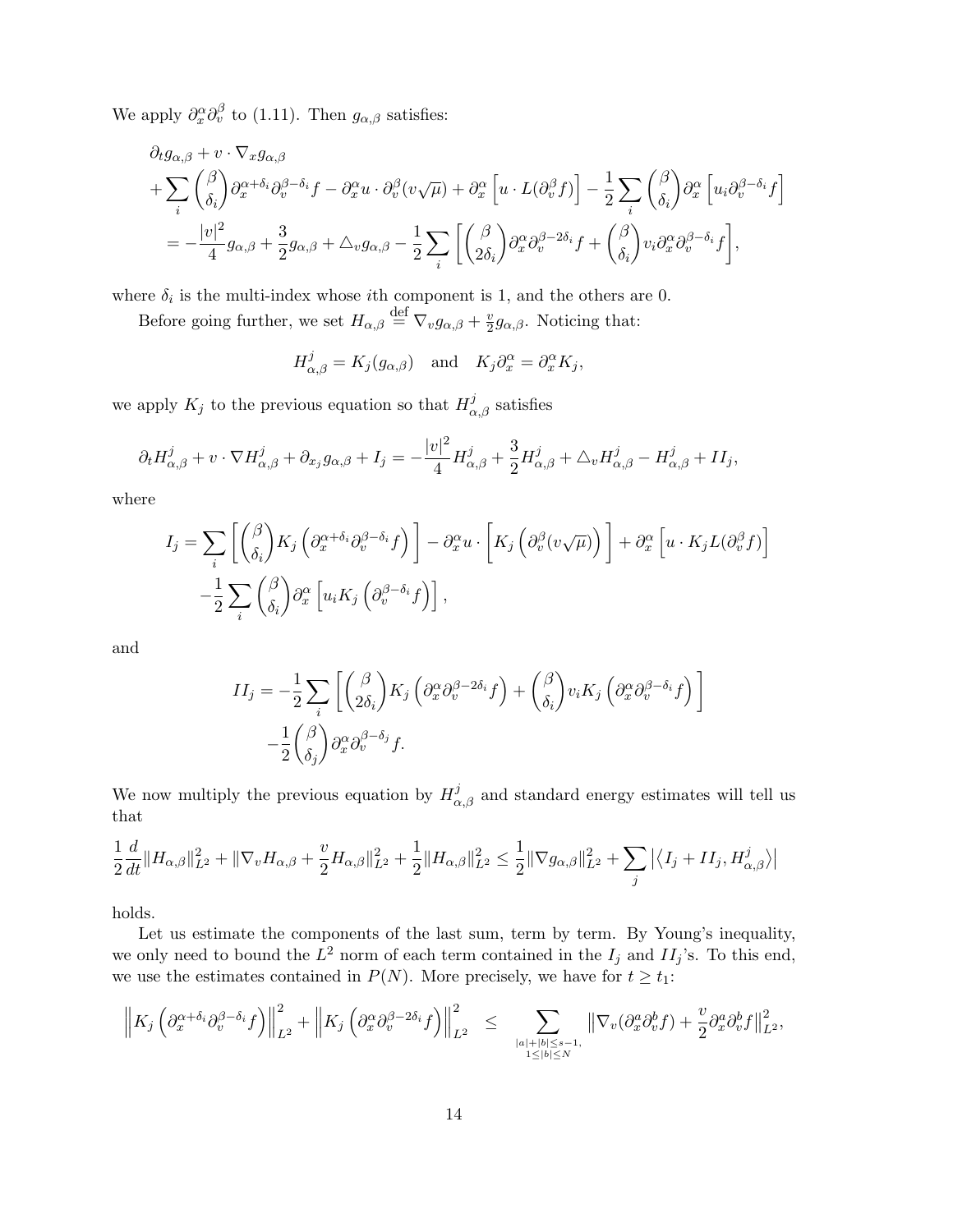and

$$
\|v_i K_j \left(\partial_x^{\alpha} \partial_v^{\beta-\delta_i} f\right)\|_{L^2}^2 \leq \sum_{\substack{|a|+|b| \leq s-2, \\ 1 \leq |b| \leq N-1}} \|v \otimes \nabla_v (\partial_x^{\alpha} \partial_v^b f) + \frac{v \otimes v}{2} \partial_x^{\alpha} \partial_v^b f\|_{L^2}^2,
$$
  

$$
\left\|\partial_x^{\alpha} u \cdot K_j \left(\partial_v^{\beta} (v \sqrt{\mu})\right)\right\|_{L^2}^2 \leq C \|u\|_s^2,
$$
  

$$
\left\|\partial_x^{\alpha} \partial_v^{\beta-\delta_j} f\right\|_{L^2}^2 \leq C(t_1, A).
$$

The last non linear term in  ${\cal I}_j$  reads

$$
\left\|\partial_x^{\alpha}\left[u_iK_j\left(\partial_v^{\beta-\delta_i}f\right)\right]\right\|_{L^2}^2 = \sum_{\alpha_1+\alpha_2=\alpha}\left\|\partial_x^{\alpha_1}u_iK_j\left(\partial_x^{\alpha_2}\partial_v^{\beta-\delta_i}f\right)\right\|_{L^2}^2.
$$

When  $|\alpha|\leq 1,$  it can be estimated as follows

$$
\left\| \partial_x^{\alpha} \left[ u_i K_j \left( \partial_v^{\beta - \delta_i} f \right) \right] \right\|_{L^2}^2 \leq C \|u\|_{H^{|\alpha_1| + 2}}^2 \left| K_j \left( \partial_v^{\beta - \delta_i} f \right) \right\|_{|\alpha_2|}^2
$$
  

$$
\leq C \|u\|_{H^s}^2 \sum_{\substack{|a| + |b| \leq s-1, \\ 1 \leq |b| \leq N}} \left\| \nabla_v (\partial_x^{\alpha} \partial_v^b f) + \frac{v}{2} \partial_x^{\alpha} \partial_v^b f \right\|_{L^2}^2
$$

.

Now we turn to the case  $|\alpha|\geq 2>3/2.$  We have

$$
\left\| \partial_x^{\alpha} \left[ u_i K_j \left( \partial_v^{\beta - \delta_i} f \right) \right] \right\|_{L^2}^2 \leq C \|u\|_{H^{|\alpha|}}^2 \left| K_j \left( \partial_v^{\beta - \delta_i} f \right) \right\|_{|\alpha|}^2
$$
  

$$
\leq C \|u\|_{H^s}^2 \sum_{\substack{|a|+|b| \leq s-1, \\ 1 \leq |b| \leq N}} \| \nabla_v (\partial_x^{\alpha} \partial_v^b f) + \frac{v}{2} \partial_x^{\alpha} \partial_v^b f \|^2_{L^2}.
$$

Therefore, we conclude that

$$
\left\|\partial_x^{\alpha}\left[u_iK_j\left(\partial_v^{\beta-\delta_i}f\right)\right]\right\|_{L^2}^2 \leq C\|u\|_s^2 \sum_{\substack{|a|+|b|\leq s-1,\\1\leq |b|\leq N}} \left\|\nabla_v(\partial_x^a\partial_v^b f) + \frac{v}{2}\partial_x^a\partial_v^b f\right\|_{L^2}^2.
$$

Eventually, for the non linear terms of  $I_j$  which involve  $L$ , we proceed as follows

$$
\left| \left\langle \partial_x^{\alpha} \left[ u \cdot K_j L \left( \partial_v^{\beta} f \right) \right], H_{\alpha,\beta}^{j} \right\rangle \right| = \sum_{m} \left| \left\langle \partial_x^{\alpha} \left[ u_m K_j L_m \left( \partial_v^{\beta} f \right) \right], H_{\alpha,\beta}^{j} \right\rangle \right|
$$
  
\n
$$
\leq \sum_{m} \left| \left\langle \partial_x^{\alpha} \left[ u_m L_m K_j \left( \partial_v^{\beta} f \right) \right], H_{\alpha,\beta}^{j} \right\rangle \right| + \left| \left\langle \partial_x^{\alpha} \left[ u_j K_j \left( \partial_v^{\beta} f \right) \right], H_{\alpha,\beta}^{j} \right\rangle \right|
$$
  
\n
$$
\leq \sum_{m} \left| \left\langle \partial_x^{\alpha} \left[ u_m K_j \left( \partial_v^{\beta} f \right) \right], K_m H_{\alpha,\beta}^{j} \right\rangle \right| + \left| \left\langle \partial_x^{\alpha} \left[ u_j K_j \left( \partial_v^{\beta} f \right) \right], H_{\alpha,\beta}^{j} \right\rangle \right|
$$
  
\n
$$
\leq C_{\epsilon} \|u\|_{s}^{2} \left( \sum_{\substack{|a|+|b| \leq s-1, \\ 1 \leq |b| \leq N}} \left\| \nabla_{v} (\partial_x^{\alpha} \partial_v^{\beta} f) + \frac{v}{2} \partial_x^{\alpha} \partial_v^{\beta} f \right\|_{L^{2}}^{2} \right) + \epsilon (\|K_m H_{\alpha,\beta}^{j} \|_{L^{2}}^{2} + \|H_{\alpha,\beta}^{j} \|_{L^{2}}^{2}),
$$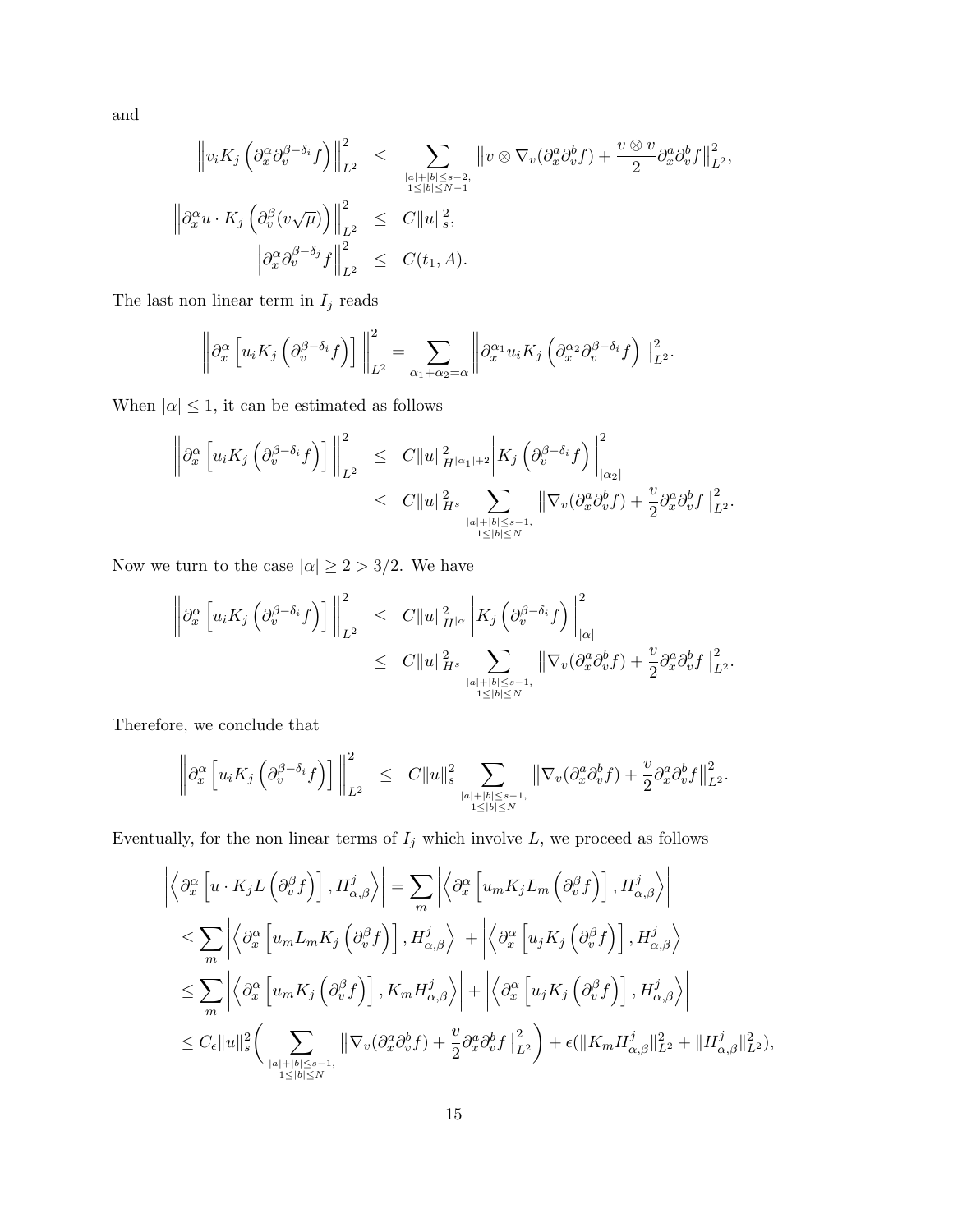with  $\epsilon > 0$ , where we use the fact that  $K_i^* = -L_i$ , and  $[K_j, L_i] = -\delta_{i,j}$  in the second inequality.

Combining together all the above estimates, we end up with

$$
\frac{1}{2}\frac{d}{dt}\|H_{\alpha,\beta}\|_{L^{2}}^{2} + \frac{1}{2}\|\nabla_{v}H_{\alpha,\beta} + \frac{v}{2}H_{\alpha,\beta}\|_{L^{2}}^{2} + \frac{1}{4}\|H_{\alpha,\beta}\|_{L^{2}}^{2} \n\leq C\left(\|\nabla_{x}g_{\alpha,\beta}\|_{L^{2}}^{2} + \sum_{\substack{|a|+|b| \leq s-2, \atop 1 \leq |b| \leq N-1}}\|v \otimes \nabla_{v}(\partial_{x}^{\alpha}\partial_{v}^{b}f) + \frac{v \otimes v}{2}\partial_{x}^{\alpha}\partial_{v}^{b}f\|_{L^{2}}^{2} + \sum_{\substack{|a|+|b| \leq s-1, \atop 1 \leq |b| \leq N}}\|\nabla_{v}(\partial_{x}^{\alpha}\partial_{v}^{b}f) + \frac{v}{2}\partial_{x}^{\alpha}\partial_{v}^{b}f\|_{L^{2}}^{2} + 1\right).
$$
\n(3.36)

Let us now prove that  $P(N + 1)$  holds true. Estimate (3.34) in  $P(N)$  implies for all  $t \ge t_1$ 

$$
\int_{t}^{t+1} \|H_{\alpha,\beta}\|_{L^{2}}^{2} d\tau \leq C(t_{1}, A) \quad \text{and} \quad \int_{t}^{t+1} \|H_{a,b}\|_{L^{2}}^{2} d\tau \leq C(t_{1}, A).
$$

We also have

$$
\|\nabla_x g_{\alpha,\beta}\|_{L^2}^2 = \|\nabla_x \partial_x^{\alpha} \partial_v^{\beta} f\|_{L^2}^2 = \sum_i \|\partial_x^{\alpha+\delta_i} \partial_v^{\beta} f\|_{L^2}^2 \leq C(t_1, A).
$$

Since now  $|\alpha| + |\beta| \leq s - 1$  and  $|\beta| = N < s$  so that (3.34) in  $P(N)$  can be used again. Therefore, we can exhibit a a constant (still denoted by  $C(t_1, A)$ ) such that (3.36) becomes

$$
\frac{d}{dt}||H_{\alpha,\beta}||_{L^{2}}^{2} + ||\nabla_{v}H_{\alpha,\beta} + \frac{v}{2}H_{\alpha,\beta}||_{L^{2}}^{2} \leq C(t_{1},A)(1+\xi).
$$

where by using now the second assumption (3.35) in  $P(N)$ , the non negative function  $\xi$ belongs to  $\mathcal{B}(C(t_1, A), t_1)$ .

We use Lemma 3.1 with  $\zeta(t) = ||H_{\alpha,\beta}||_{L^2}^2$ , which lies in  $\mathscr{B}(C(t_1,A), t_1)$ , and  $\eta(t) = \|\nabla_v H_{\alpha,\beta} + \frac{v}{2}H_{\alpha,\beta}\|_{L^2}^2$ . Then for all  $t \geq t_2 > t_1$ , there exists a constant denoted  $C(t_2,A)$ such that:

$$
||H_{\alpha,\beta}(t)||_{L^2}^2 + \int_t^{t+1} ||\nabla_v H_{\alpha,\beta} + \frac{v}{2} H_{\alpha,\beta}||_{L^2}^2 d\tau \le C(t_2, A). \tag{3.37}
$$

Observe that

$$
\begin{split} &\|H^i_{\alpha,\beta}\|^2_{L^2}=\|\partial_{v_i}g_{\alpha,\beta}\|^2_{L^2}+\|\frac{v_i}{2}g_{\alpha,\beta}\|^2_{L^2}-\frac{1}{2}\|g_{\alpha,\beta}\|^2_{L^2},\\ &\|\nabla_v H_{\alpha,\beta}+\frac{v}{2}H_{\alpha,\beta}\|^2_{L^2}=\|\nabla_v H_{\alpha,\beta}\|^2_{L^2}+\|\frac{v}{2}H_{\alpha,\beta}\|^2_{L^2}-\frac{3}{2}\|H_{\alpha,\beta}\|^2_{L^2},\\ &\partial_{v_j}H^i_{\alpha,\beta}=\partial_{v_i}(\partial_{v_j}g_{\alpha,\beta})+\frac{v_i}{2}\partial_{v_j}g_{\alpha,\beta}+\delta_{ij}\frac{g_{\alpha,\beta}}{2},\\ &\frac{v_j}{2}H^i_{\alpha,\beta}=\frac{v_j}{2}\partial_{v_i}g_{\alpha,\beta}+\frac{v_j}{2}\frac{v_i}{2}g_{\alpha,\beta}. \end{split}
$$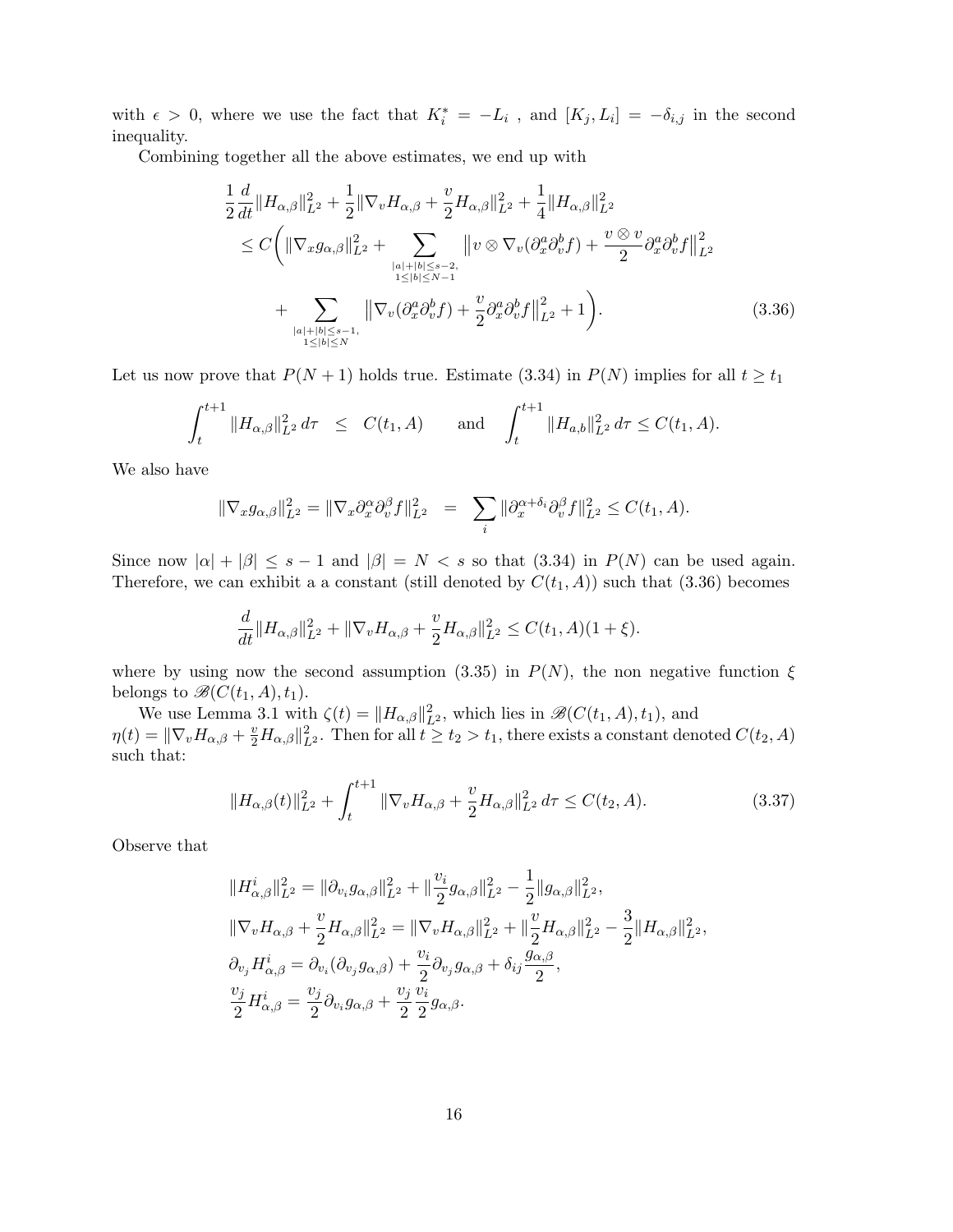Hence, we rewrite (3.37) as follows

$$
\sup_{t \ge t_2} \left( \sum_i \|\partial_{v_i} g_{\alpha,\beta}\|_{L^2}^2 + \|\frac{v_i}{2} g_{\alpha,\beta}\|_{L^2}^2 \right) + \int_t^{t+1} \sum_{i,j} \left\| \partial_{v_i} (\partial_{v_j} g_{\alpha,\beta}) + \frac{v_i}{2} \partial_{v_j} g_{\alpha,\beta} \right\|_{L^2}^2 + \left\| \frac{v_j}{2} \partial_{v_i} g_{\alpha,\beta} + \frac{v_j}{2} \frac{v_i}{2} g_{\alpha,\beta} \right\|_{L_2}^2 d\tau \le C(t_2, A).
$$

As a consequence,  $P(N + 1)$  holds. More precisely, we have

1. For all multi-indices  $\alpha$  and  $\beta$  such that  $|\alpha| + |\beta| \leq s$ ,  $|\beta| \leq N+1$ , and  $t \geq t_2 > 0$ ,

$$
\sup_{t\geq t_2>0} \|\partial_x^{\alpha}\partial_v^{\beta}f\|_{L^2}^2 + \int_t^{t+1} \left\|\nabla_v(\partial_x^{\alpha}\partial_v^{\beta}f) + \frac{v}{2}\partial_x^{\alpha}\partial_v^{\beta}f\right\|_{L^2}^2 d\tau \leq C(t_2, A).
$$

2. For all multi-indices  $\alpha$  and  $\beta$  such that  $|\alpha| + |\beta| \leq s - 1, |\beta| \leq N$  and  $t \geq t_2 > 0$ ,

$$
\sup_{t\geq t_2>0}||v\partial_x^{\alpha}\partial_v^{\beta}f||_{L^2}^2+\int_t^{t+1}||v\otimes\nabla_v(\partial_x^{\alpha}\partial_v^{\beta}f)+\frac{v\otimes v}{2}\partial_x^{\alpha}\partial_v^{\beta}f||_{L^2}^2d\tau\leq C(t_2,A).
$$

The induction is proved and this procedure stops when  $|\beta| = s$ , which gives (3.32). This completes the proof of Lemma 3.3.

**Remark 3.1** The proof does not involve the commutator  $[v \cdot \nabla_x, \Delta_v]$ . The main reason for this lies in the fact that the inductive method depends only on the structure of the Fokker-Planck operator (and the basic Lemma 3.1), which also can be applied to treat other models  $(see [23]).$ 

End of proof of Theorem 2.1: proof of  $(2.18)$ ). Owing to Lemma 3.3, we are left with the task of justifying that  $(3.29)$  holds. Actually, due to  $(2.17)$ , it only remains to exhibit a positive constant A such that

$$
\int_{t}^{t+1} \left| \nabla_{v} f + \frac{v}{2} f \right|_{s}^{2} d\tau \le A,
$$
\n(3.38)

holds for any  $t \geq 0$ . Remarking that  $|\nabla_v f \pm \frac{v}{2}|$  $\frac{v}{2}f$ 2  $\frac{2}{s} = |\nabla_v f \mp \frac{v}{2}|$  $\frac{v}{2}f$ 2  $s^2 \equiv 3|f|^2$ , we deduce from (3.22) that

$$
\frac{1}{2}\frac{d}{dt}|f|_{s}^{2} + |\nabla_{v}f + \frac{v}{2}f|_{s}^{2} \leq C||u||_{H^{s}}|f|_{s}(1 + |\nabla_{v}f + \frac{v}{2}f|_{s})
$$

holds. Using the basic inequality  $|ab| \leq a^2/2 + b^2/2$ , we conclude that

$$
\frac{d}{dt}|f|_s^2 + |\nabla_v f + \frac{v}{2}f|_s^2 \le C||u||_{H^s}|f|_s(1 + ||u||_{H^s}|f|_s).
$$

Integrating this inequality over  $[t, t + 1]$  yields that

$$
\int_{t}^{t+1} \left| \nabla_{v} f + \frac{v}{2} f \right|_{s}^{2} d\tau \leq C \varepsilon (1 + \varepsilon)
$$

as a consequence of (2.17). It proves (3.38) and concludes the proof of Theorem 2.1.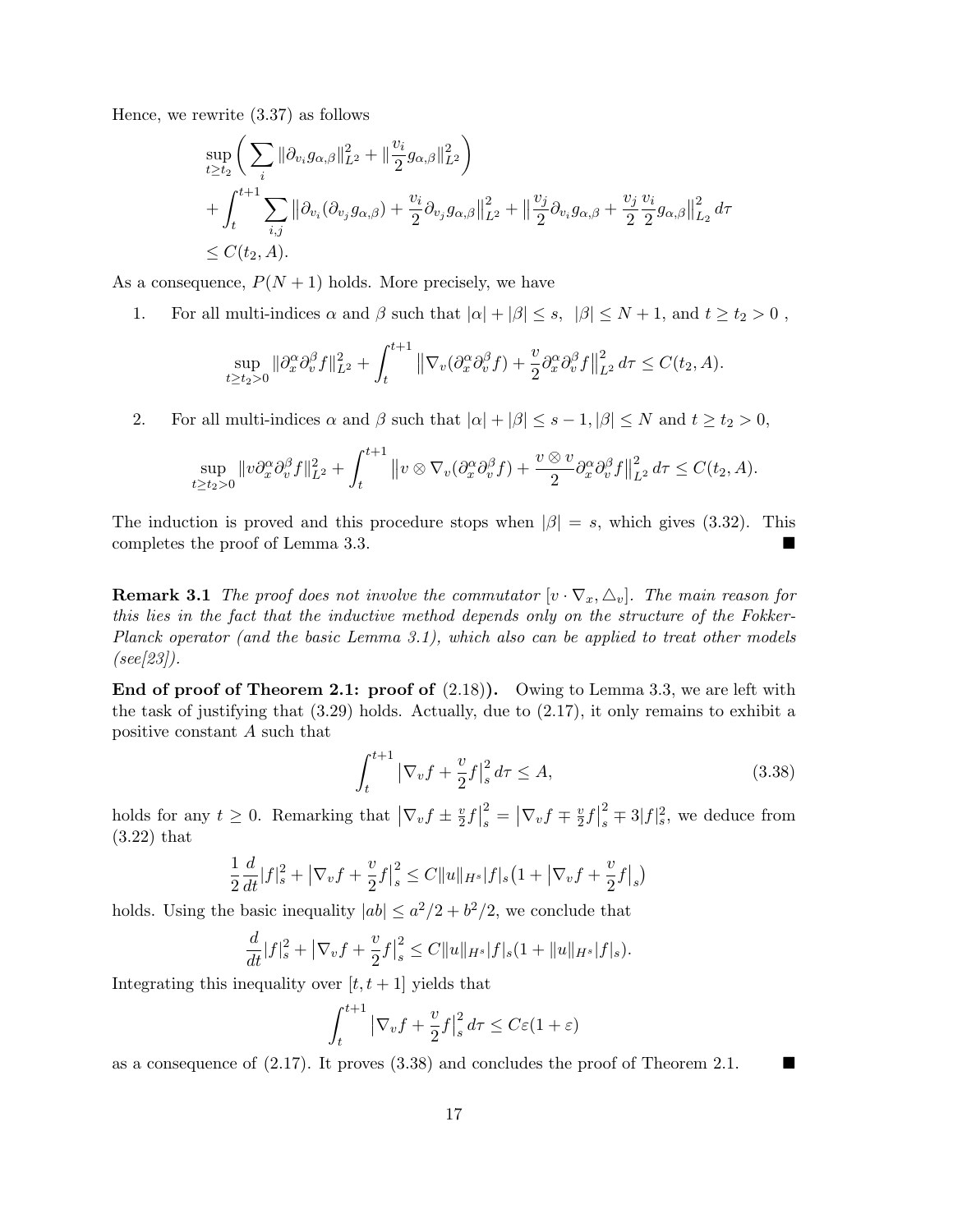### 4 Large time behavior

In this section, we consider the large time behavior of the solutions to the nonlinear system (1.9)-(1.11) and prove Theorem 2.2. The key obstacle is that there is no dissipation terms to control the microscopic solution f. However, the diffusion operator in  $(1.11)$  takes the abstract form  $K^*K + P$ , with P a skew-symetric operator  $P^* = -P$ . This specific form makes appealing the use of the hypocoercivity method, see [34].  $\chi$ From now on, we denote

$$
K = \nabla_v + \frac{v}{2}
$$
,  $P = v \cdot \nabla_x$ ,  $S_i = [K_i, P] = \partial_{x_i}$ 

We remark that  $K^*Kf = (-\nabla_v + v/2) \cdot [(\nabla_v + v/2)f] = -\Delta_v f - \nabla_v \cdot (\frac{v}{2})$  $(\frac{v}{2}f) + \frac{v}{2} \cdot \nabla_v f + \frac{v^2}{4}$  $\frac{f^2}{4}f =$  $-\triangle_v f - \frac{3}{2}$  $\frac{3}{2}f-\frac{v}{2}$  $\frac{v}{2} \cdot \nabla_v f + \frac{v}{2}$  $\frac{v}{2} \cdot \nabla_v f + \frac{v^2}{4}$  $\frac{y^2}{4}f$  so that

$$
K^*Kf = -\triangle_v - \frac{3}{2} + \frac{v^2}{4}, \qquad P^* = -P, \qquad [S, P] = 0 = [S, K].
$$

Accordingly, the microscopic equation (1.11) can be rewritten as

$$
\partial_t f + Pf + K^* K f = g \tag{4.39}
$$

where

$$
g = u \cdot v \sqrt{\mu} + u \cdot K^* f.
$$

Note also that

$$
Ker(K^*K + P) = Span{1\!\!\!\!1(x)\sqrt{\mu(v)}}\},\
$$

since  $\langle (K^*K + P)f, f \rangle = ||Kf||_{L^2}^2 = \int |\nabla_v(f/\sqrt{\mu})|^2 \mu dv dx$ . Let us set

$$
\mathcal{N} = \text{Ker}^{\perp}(K^*K + P) = \left\{ g \in L^2(\mathbf{T}^3 \times \mathbf{R}^3); \int_{\mathbf{T}^3 \times \mathbf{R}^3} g \sqrt{\mu} \, dx \, dv = 0 \right\}.
$$

Bearing in mind Propositon 4.2, we introduce a new inner product  $((\cdot, \cdot))$  on N defined as follows

$$
((f,g)) \stackrel{\text{def}}{=} 2\langle Kf, Kg \rangle + \langle Kf, Sg \rangle + \langle Sf, Kg \rangle + \langle Sf, Sg \rangle.
$$

We can find two constants  $C^* > C_* > 0$  such that

$$
C_*\left(\|Kf\|_{L^2}^2 + \|Sf\|_{L^2}^2\right) \le \left((f,f)\right) \le C^*\left(\|Kf\|_{L^2}^2 + \|Sf\|_{L^2}^2\right). \tag{4.40}
$$

Then, the key ingredient for obtaining the exponential convergence to equilibrium relies on the following statement.

**Proposition 4.1** Let the assumptions of Theorem 2.1 be fulfilled with  $s \geq 3$  and  $0 < \varepsilon < \varepsilon_0$ small enough. Furthermore, we assume that  $(1.14)$  holds. Then, there exists a strictly positive constant  $\lambda_1$  such that

$$
\frac{d}{dt}((f,f)) + \lambda_1(\|Kf\|_{L^2}^2 + \|Sf\|_{L^2}^2 + \|K^2f\|_{L^2}^2 + \|KSf\|_{L^2}^2)
$$
\n
$$
\leq C(\lambda_1)(\|u\|_{L^2}^2 + \|\nabla_x u\|_{L^2}^2 + \|Kf\|_{L^2}^2). \tag{4.41}
$$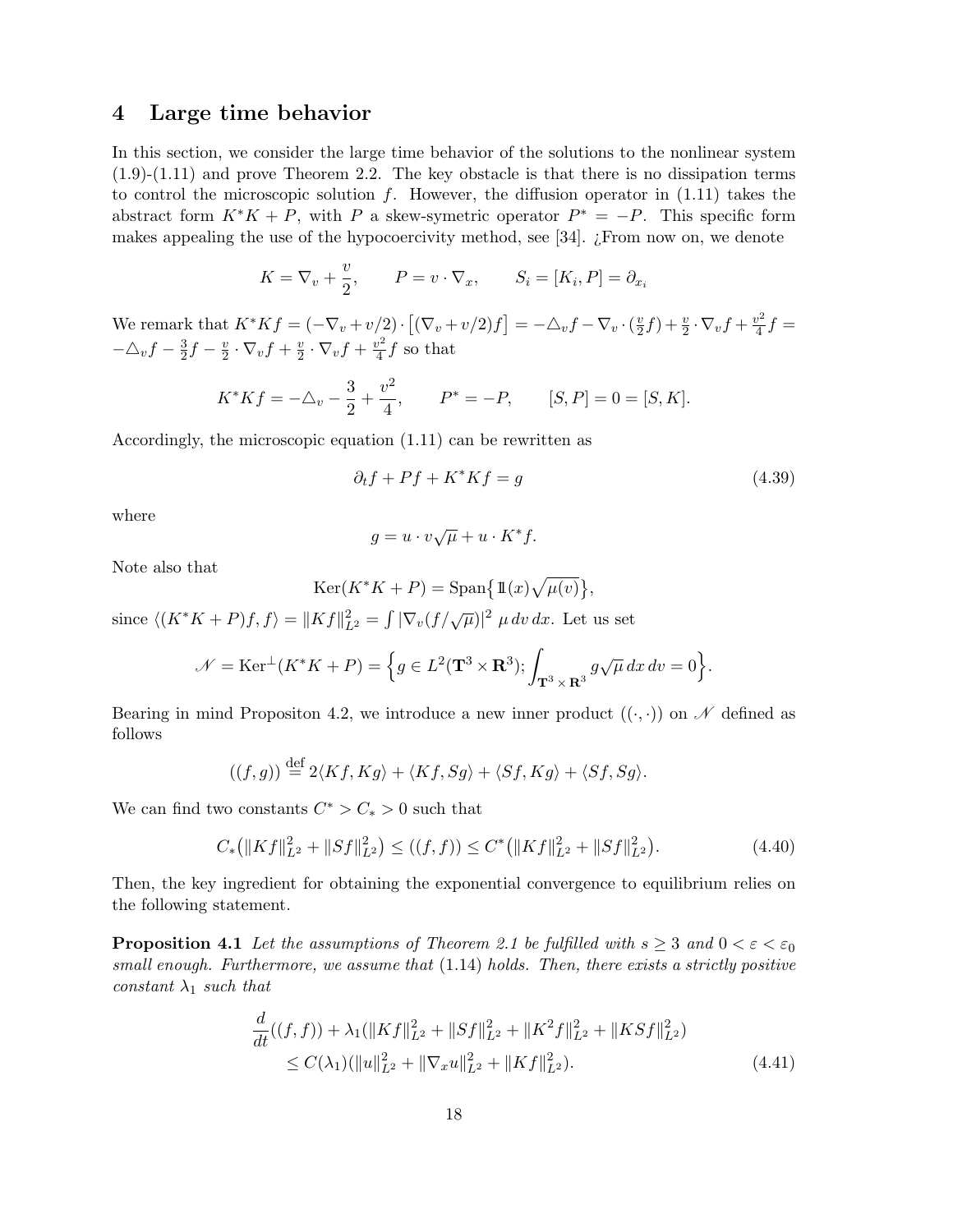We begin with the proof of a weighted Poincaré inequality.

**Proposition 4.2** There exists a constant  $C_P^* > 0$  such that for any  $f \in L^2(\mathbf{T}^3 \times \mathbf{R}^3)$  verifying  $\int_{\mathbf{T}^3 \times \mathbf{R}^3} f \sqrt{\mu} dv dx = 0$ , we have

$$
||f||_{L^{2}}^{2} \leq C_{P}^{*} (||Kf||_{L^{2}}^{2} + ||Sf||_{L^{2}}^{2}).
$$
\n(4.42)

**Proof.** We argue by contradiction: suppose that for any integer  $n$ , there exists a function  $f_n$  such that  $||f_n||_{L^2} = 1$  and

$$
||Kf_n||_{L^2}^2 + ||Sf_n||_{L^2}^2 \le \frac{1}{n}.\tag{4.43}
$$

Since

$$
\|\nabla_v f\|_{L^2}^2 + \left\|\frac{v}{2}f\right\|_{L^2}^2 = \|Kf\|_{L^2}^2 + \frac{3}{2}\|f\|_{L^2}^2,
$$

we immediately deduce that

$$
\|\nabla_v f_n\|_{L^2}^2 + \left\|\frac{v}{2} f_n\right\|_{L^2}^2 + \|\nabla_x f_n\|_{L^2}^2 \le \frac{1}{n} + \frac{3}{2}.
$$

Since this estimate controls both the derivatives of  $f_n$  and the tails for large velocities, we can assume, as a consequence of the Rellich-Kondrazhov theorem, that a subsequence satisfies

$$
f_{n_k} \longrightarrow f \quad \text{ strongly in } L^2(\mathbf{T}^3 \times \mathbf{R}^3),
$$
  

$$
\nabla_x f_{n_k} \rightharpoonup \nabla_x f \text{ and } \nabla_v f_{n_k} \rightharpoonup \nabla_v f \quad \text{weakly in } L^2(\mathbf{T}^3 \times \mathbf{R}^3)
$$

with furthermore  $||f||_{L^2} = 1$ . Coming back to (4.43), we obtain

$$
\|\nabla_v f + \frac{v}{2} f\|_{L^2}^2 + \|\nabla_x f\|_{L^2}^2 \le \liminf_{k \to \infty} (\|Kf_{n_k}\|_{L^2}^2 + \|Sf_{n_k}\|_{L^2}^2) = 0.
$$

We deduce that  $f(x, v) = M\sqrt{\mu(v)}$  for some  $M \in \mathbf{R}$ . Eventually, assuming that the  $f_n$ 's are orthogonal to  $\sqrt{\mu}$  we get

$$
\int_{\mathbf{T}^3 \times \mathbf{R}^3} f \sqrt{\mu} \, dv \, dx = \lim_{k \to \infty} \int_{\mathbf{T}^3 \times \mathbf{R}^3} f_{n_k} \sqrt{\mu} \, dv \, dx = 0.
$$

Hence  $f = 0$ , which contradicts the fact that f is normalized. This completes the proof of Proposition 4.2.

**Proof of Proposition 4.1.** Multiply  $(4.39)$  by f and use the new scalar product. It yields

$$
\frac{1}{2}\frac{d}{dt}((f,f)) + ((Pf + K^*Kf, f)) = ((g,f)).
$$
\n(4.44)

We shall estimate the quantities of this equality, term by term.

Firstly, by definition of the scalar product, we have

$$
((Pf,f)) = 2\langle KPf,Kf\rangle + \langle KPf,Sf\rangle + \langle SPf,Kf\rangle + \langle SPf,Sf\rangle.
$$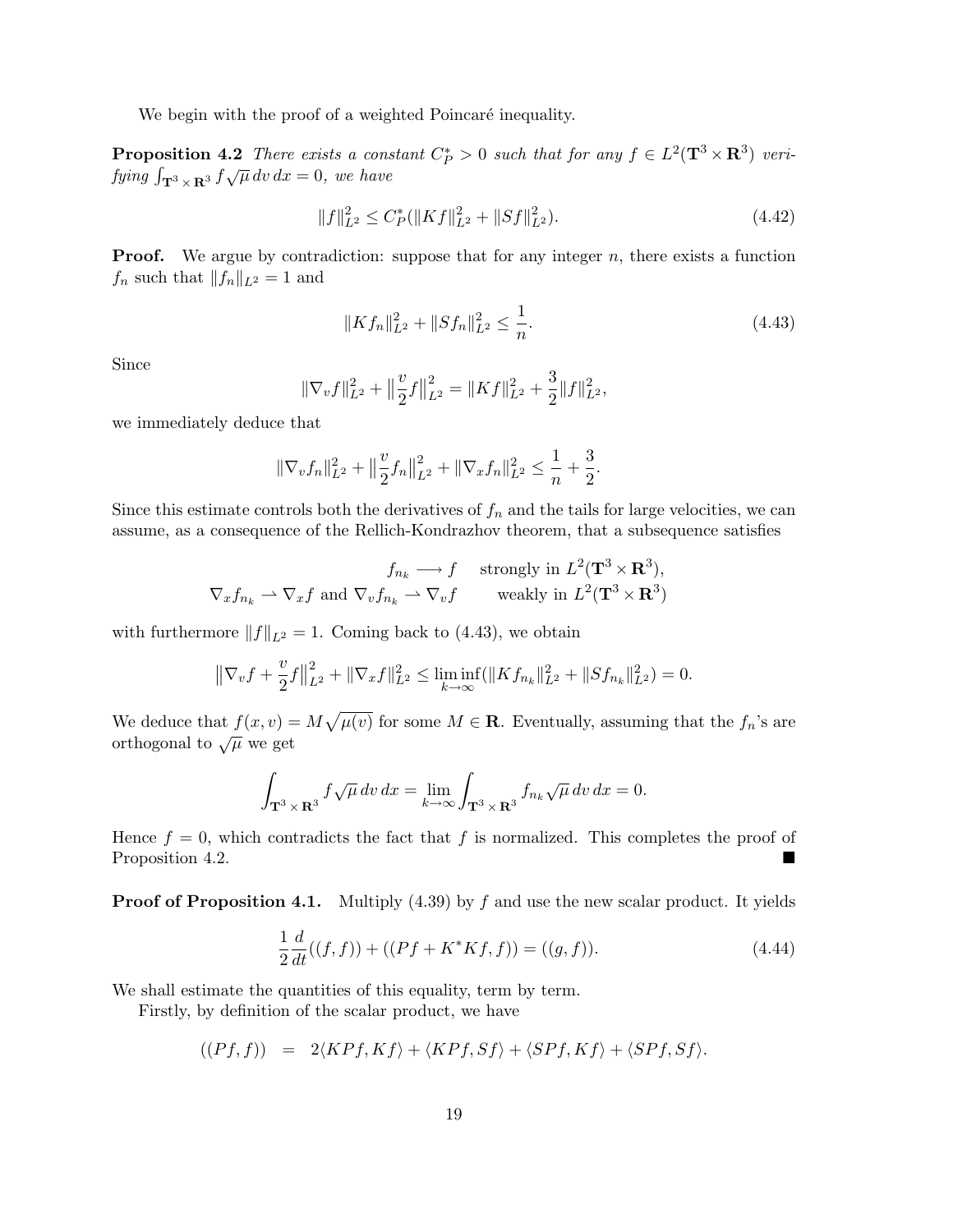Since P is skew-symmetric, for any u we have  $\langle Pu, u \rangle = -\langle u, Pu \rangle = 0$  so that  $\langle SPf, Sf \rangle =$  $\langle P S f, S f \rangle = 0$  and  $\langle K P f, K f \rangle = \langle [K, P] f, K f \rangle$ . We can also write  $\langle S P f, K f \rangle = \langle P S f, K f \rangle =$  $-\langle PKf, Sf \rangle$ . We thus arrive at

$$
((Pf, f)) = 2\langle [K, P]f, Kf \rangle + \langle [K, P]f, Sf \rangle
$$
  
= 2(Sf, Kf) + ||Sf||<sub>L<sup>2</sup></sub>  

$$
\geq \frac{3}{4} ||Sf||_{L2}^{2} - 4||Kf||_{L2}^{2}.
$$

Secondly, we get

$$
((K^*Kf, f)) = 2\langle KK^*Kf, Kf \rangle + \langle KK^*Kf, Sf \rangle + \langle Kf, SK^*Kf \rangle + \langle SK^*Kf, Sf \rangle
$$
  
\n
$$
= 2\langle [K_i, K_j^*]K_jf, K_i f \rangle + 2\langle K_iK_jf, K_jK_if \rangle + \langle [K_i, K_j^*]K_jf, S_if \rangle
$$
  
\n
$$
+ 2\langle K_iK_jf, K_jS_if \rangle + \langle S_iK_jf, K_jS_if \rangle
$$
  
\n
$$
= 2\|Kf\|_{L^2}^2 + 2\|K^2f\|_{L^2}^2 + \|SKf\|_{L^2}^2 + \langle Kf, Sf \rangle + 2\langle K^2f, SKf \rangle
$$
  
\n
$$
\geq \frac{3}{2}\|Kf\|_{L^2}^2 + \frac{1}{2}\|K^2f\|_{L^2}^2 + \frac{1}{3}\|SKf\|_{L^2}^2 - \frac{1}{2}\|Sf\|_{L^2}^2,
$$

where we used the identity

$$
[K_i, K_j^*] = \delta_{ij}.\tag{4.45}
$$

We treat now the right hand side of (4.44). We have, for any  $\epsilon > 0$ ,

$$
\begin{array}{lcl} \displaystyle \left| \left( (u \cdot v \sqrt{\mu}, f) \right) \right| & = & \displaystyle \left| 2 \big\langle K(u \cdot v \sqrt{\mu}), Kf \big\rangle + \big\langle K(u \cdot v \sqrt{\mu}), Sf \big\rangle \right. \\ & & \left. \left. \qquad \qquad + \big\langle S(u \cdot v \sqrt{\mu}), Kf \big\rangle + \big\langle S(u \cdot v \sqrt{\mu}), Sf \big\rangle \right| \\ & \leq & \displaystyle \epsilon(\|Kf\|_{L^2}^2 + \|Sf\|_{L^2}^2) + C_{\epsilon}(\|u\|_{L^2}^2 + \|\nabla_x u\|_{L^2}^2), \end{array}
$$

since  $||K(u \cdot v\sqrt{\mu})||_{L^2} \leq C||u||_{L^2}$  and  $||S(u \cdot v\sqrt{\mu})||_{L^2} \leq C||\nabla_x u||_{L^2}$ . Next, by virtue of of  $(4.45)$ , we can write

$$
\langle K(u \cdot K^* f), K f \rangle = \langle K^*(u \cdot K f), K f \rangle + \langle [K, K^*] u f, K f \rangle = \langle u \cdot K f, K^2 f \rangle + \langle u f, K f \rangle.
$$

Therefore, we are led to the following estimate

$$
\begin{array}{rcl} \left| \left( (u \cdot K^* f, f) \right) \right| & = & \left| 2 \langle u \cdot K^* f, K^2 f \rangle + 2 \langle u f, K f \rangle + \langle K (u \cdot K^* f), S f \rangle \right. \\ & & \left. + \langle S (u \cdot K^* f), K f \rangle + \langle S (u \cdot K^* f), S f \rangle \right| \\ & \leq & \left| |u|_{H^3} (\| K f \|_{L^2}^2 + \| S f \|_{L^2}^2 + \| K S f \|_{L^2}^2 + \| K^2 f \|_{L^2}^2) \right. \\ & & \leq & C \epsilon (\| K f \|_{L^2}^2 + \| S f \|_{L^2}^2 + \| K S f \|_{L^2}^2 + \| K^2 f \|_{L^2}^2), \end{array}
$$

Here we combine (4.42), the Sobolev embedding  $H^3(\mathbf{T}^3) \subset W^{1,\infty}(\mathbf{T}^3)$  and the Young's inequality.

Combining all together the estimates concludes the proof of Proposition 4.1.  $\blacksquare$ 

We now are in position to prove Theorem 2.2.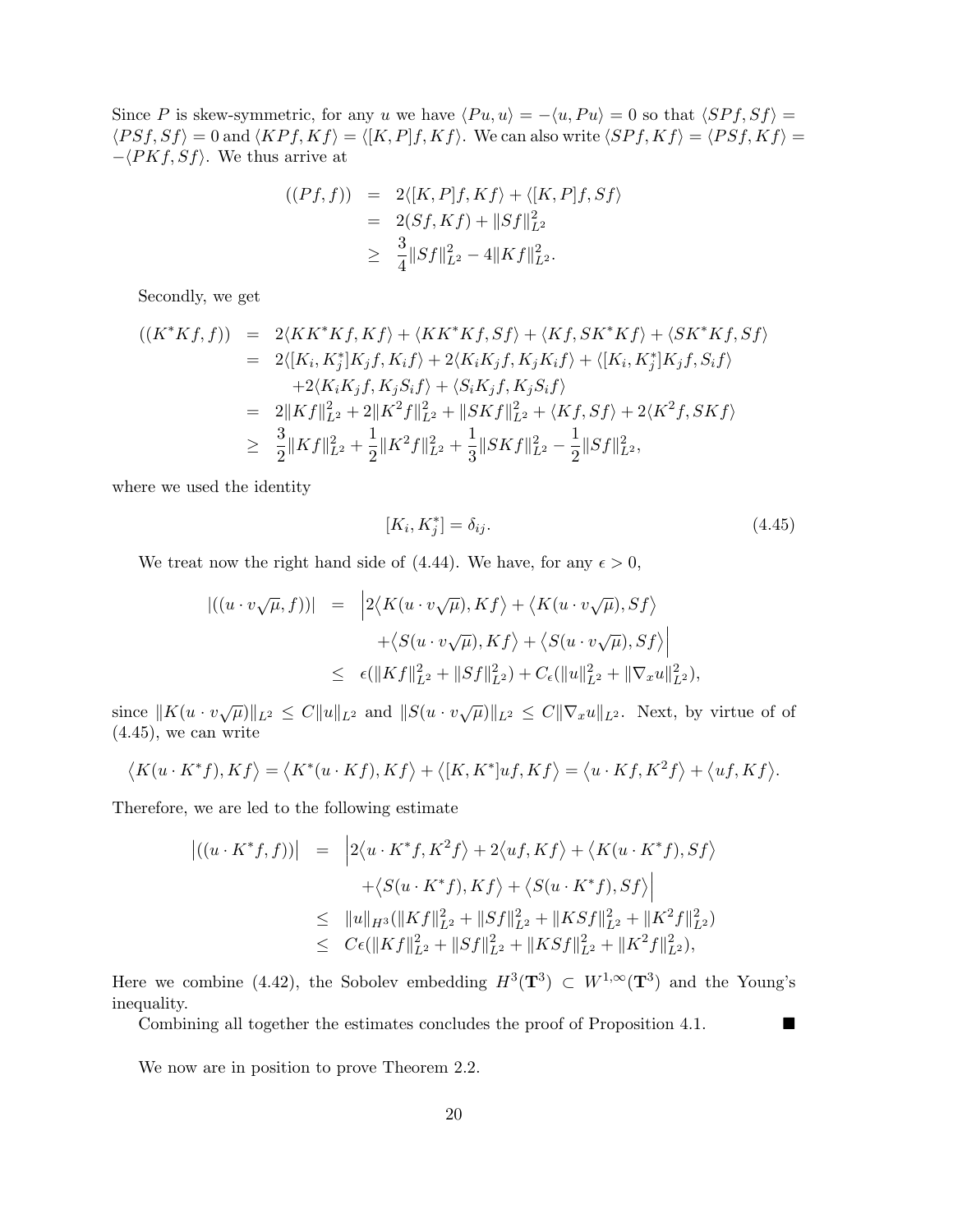**Proof of Theorem 2.2.** Thanks to Theorem 2.1, we can revisit the basic energy estimates. Coming back to (3.23) with  $\alpha = 0$  (so that there is no contribution from the convection term in  $(1.9)$  we obtain:

$$
\frac{1}{2}\frac{d}{dt}(\|u\|_{L^2}^2 + \|f\|_{L^2}^2) + \|\nabla u\|_{L^2}^2 + \|u\sqrt{\mu} - \nabla_v f - \frac{v}{2}f\|_{L^2}^2
$$
\n
$$
\leq |\langle uf, u\sqrt{\mu} - \nabla_v f - \frac{v}{2}f\rangle| \leq C\|u\|_{L^2} |f|_s \|u\sqrt{\mu} - \nabla_v f - \frac{v}{2}f\|_{L^2}
$$
\n
$$
\leq C\epsilon (\|u\|_{L^2}^2 + \|u\sqrt{\mu} - \nabla_v f - \frac{v}{2}f\|_{L^2}^2).
$$

We have used successively the Sobolev embedding  $H^s(\mathbf{T}^3) \subset L^\infty(\mathbf{T}^3)$  for  $s > 3/2$  and (2.17). Similarly, (2.17) allows to deduce from (3.25)

$$
\frac{1}{2}\frac{d}{dt}|\bar{u}|^2 + 2|\bar{u}|^2 \leq C\epsilon(||\nabla u||^2_{L^2} + |\bar{u}|^2).
$$

Since  $K = \nabla_v + \frac{v}{2}$  we expand  $||u\sqrt{\mu} - \nabla_v f - \frac{v}{2}$  $\frac{v}{2}f\|_{L^2}^2 = \|u\|_{L^2}^2 + \|Kf\|_{L^2}^2 - 2\langle u\sqrt{\mu}, Kf\rangle$ . Hence, we deduce that

$$
\frac{d}{dt}(\|u\|_{L^2}^2 + \|f\|_{L^2}^2 + |\bar{u}|^2) + 2\|\nabla_x u\|_{L^2}^2 + 2|\bar{u}|^2 + 2\|u\|_{L^2}^2 + 2\|Kf\|_{L^2}^2
$$
\n
$$
\leq 4\langle u\sqrt{\mu}, Kf\rangle + C\epsilon\left(2\|u\|_{L^2}^2 - 2(u\sqrt{\mu}, Kf) + \|Kf\|_{L^2}^2 + \|\nabla_x u\|_{L^2}^2 + |\bar{u}|^2\right)
$$

holds. Let  $\alpha > 1$  to be determined later. By using the Young inequality, we arrive at

$$
\frac{d}{dt}(\|u\|_{L^2}^2 + \|f\|_{L^2}^2 + |\bar{u}|^2) + (2 - C\epsilon)(\|\nabla_x u\|_{L^2}^2 + |\bar{u}|^2) + ((2 - C\epsilon)(1 - \alpha) - 2C\epsilon)\|u\|_{L^2}^2 + (2 - C\epsilon)(1 - 1/\alpha)\|Kf\|_{L^2}^2 \le 0.
$$
\n(4.46)

The last step uses the Poincaré-Wirtinger inequality which tells us that for any  $\kappa > 0$ ,

$$
\kappa ||u||_{L^2}^2 - \kappa C_P (||\nabla_x u||_{L^2}^2 + |\bar{u}|^2) \leq 0.
$$

Therefore, we can modify (4.46) as follows

$$
\frac{d}{dt}(\|u\|_{L^2}^2 + \|f\|_{L^2}^2 + |\bar{u}|^2) + (2 - C\epsilon - \kappa C_P)(\|\nabla_x u\|_{L^2}^2 + |\bar{u}|^2) \n+ (\kappa + (2 - C\epsilon)(1 - \alpha) - 2C\epsilon) \|u\|_{L^2}^2 + (2 - C\epsilon)(1 - 1/\alpha) \|Kf\|_{L^2}^2 \le 0.
$$

Let us now choose the parameters in a suitable way. We proceed as follows:

- Firstly we pick  $\kappa$  small enough to ensure  $2 \kappa C_P > 0$ ,
- Secondly, we pick  $\epsilon$  small enough to ensure both  $2 \kappa C_P C\epsilon > 0$  and  $\kappa 2C\epsilon > 0$ , that is  $0 < \epsilon \leq \frac{1}{C} \min(2 - \kappa C_P, \frac{\kappa}{2})$  $\frac{\kappa}{2}$ ),
- Thirdly, we pick  $\alpha > 1$  such that the coefficient in front of  $||u||_{L^2}^2$  is positive that is  $1 < \alpha < \frac{\kappa - 2C\epsilon + 2 - C\epsilon}{2 - C\epsilon} = 1 + \frac{\kappa - 2C\epsilon}{2 - C\epsilon}.$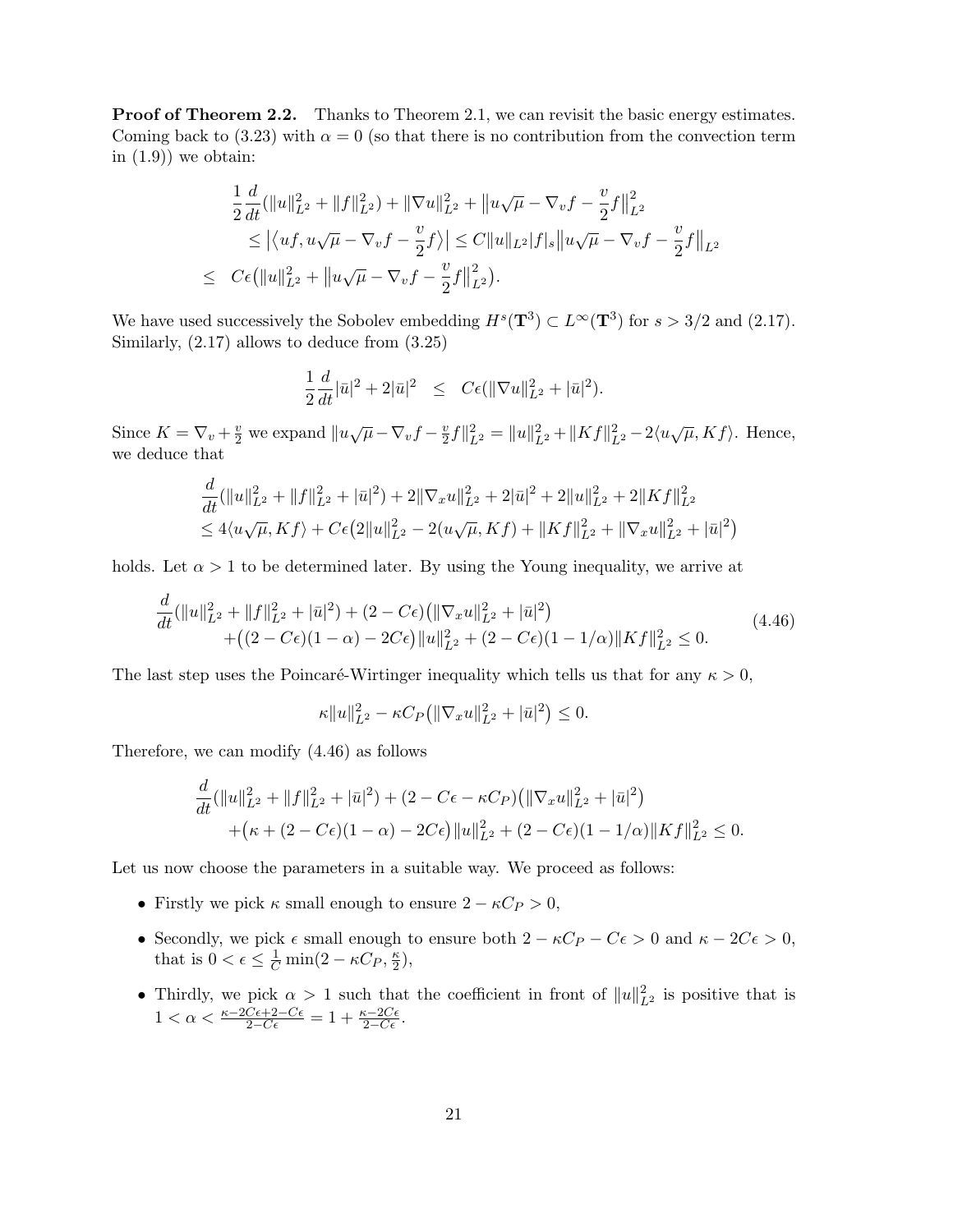Summarizing, we exhibit a constant  $\lambda_2 > 0$  such that

$$
\frac{d}{dt}(\|u\|_{L^2}^2 + \|f\|_{L^2}^2 + |\bar{u}|^2) + \lambda_2(\|\nabla_x u\|_{L^2}^2 + |\bar{u}|^2 + \|Kf\|_{L^2}^2) \le 0.
$$
\n(4.47)

To finish the proof of Theorem 2.2, we pick  $\lambda > 0$  such that

$$
2C(\lambda_1) + 2C(\lambda_1)C_P < \lambda\lambda_2,
$$

with  $\lambda_1$  and  $C(\lambda_1)$  defined in Proposition 4.1, and we introduce

$$
\mathscr{E}(t) := \lambda(||u(t)||_{L^2}^2 + ||f(t)||_{L^2}^2 + |\bar{u}(t)|^2) + ((f(t), f(t))).
$$

Thanks to Proposition 4.2,  $(4.40)$  and Poincaré-Wirtinger's inequality, we see that

$$
\mathscr{E} \leq C(||\nabla u||_{L^2}^2 + |\bar{u}|^2 + ||Kf||_{L^2}^2 + ||Sf||_{L^2}^2).
$$

Combining estimates  $(4.41)$  and  $(4.47)$ , the Poincaré-Wirtinger inequality again, and the definition of  $\lambda$ , we have

$$
\frac{d}{dt}\mathscr{E}(t) \leq -\lambda\lambda_2(\|\nabla u\|_{L^2}^2 + |\bar{u}|^2 + \|Kf\|_{L^2}^2) + C(\lambda_1)(\|u\|_{L^2}^2 + \|\nabla_x u\|_{L^2}^2 + \|Kf\|_{L^2}^2) - \lambda_1\|Sf\|_{L^2}^2 \leq -C(\lambda_1)(\|\nabla u\|_{L^2}^2 + |\bar{u}|^2 + \|Kf\|_{L^2}^2) - \lambda_1\|Sf\|_{L^2}^2 \leq -\min(C(\lambda_1), \lambda_1)(\|\nabla_x u\|_{L^2}^2 + |\bar{u}|^2 + \|Kf\|_{L^2}^2 + \|Sf\|_{L^2}^2).
$$

At last, one obtains the existence of a constant  $\lambda_3 := \frac{\min(C(\lambda_1), \lambda_1)}{C+1}$  such that

$$
\frac{d}{dt}\mathcal{E}(t) + \lambda_3 \mathcal{E}(t) \le 0,
$$
\n(4.48)

so that, by using (2.18),

$$
\mathscr{E}(t) \le C(t_0, \epsilon) e^{-\lambda_3 t}.
$$

This completes the proof of Theorem 2.2.

## 5 Smoothing effect

In this section, we wish to investigate the smoothing effect of system  $(1.1)-(1.3)$ . The analysis is based on the hypoellipticity property of (1.3) We start the proof of Theorem 2.3 with the following claim.

**Proposition 5.1** Let  $s \geq 2$ . Let  $f, g \in H^{s+1}(\mathbf{T}^3)$  and set  $D_x^{\gamma} = (-\Delta_x)^{\gamma/2}$  with  $0 < \gamma < 1$ . Then

$$
||D_x^{\gamma}(fg)||_{H^s}\leq ||D_x^{\gamma}f||_{H^s}||g||_{H^s}+||f||_{H^s}||D_x^{\gamma}g||_{H^s}.
$$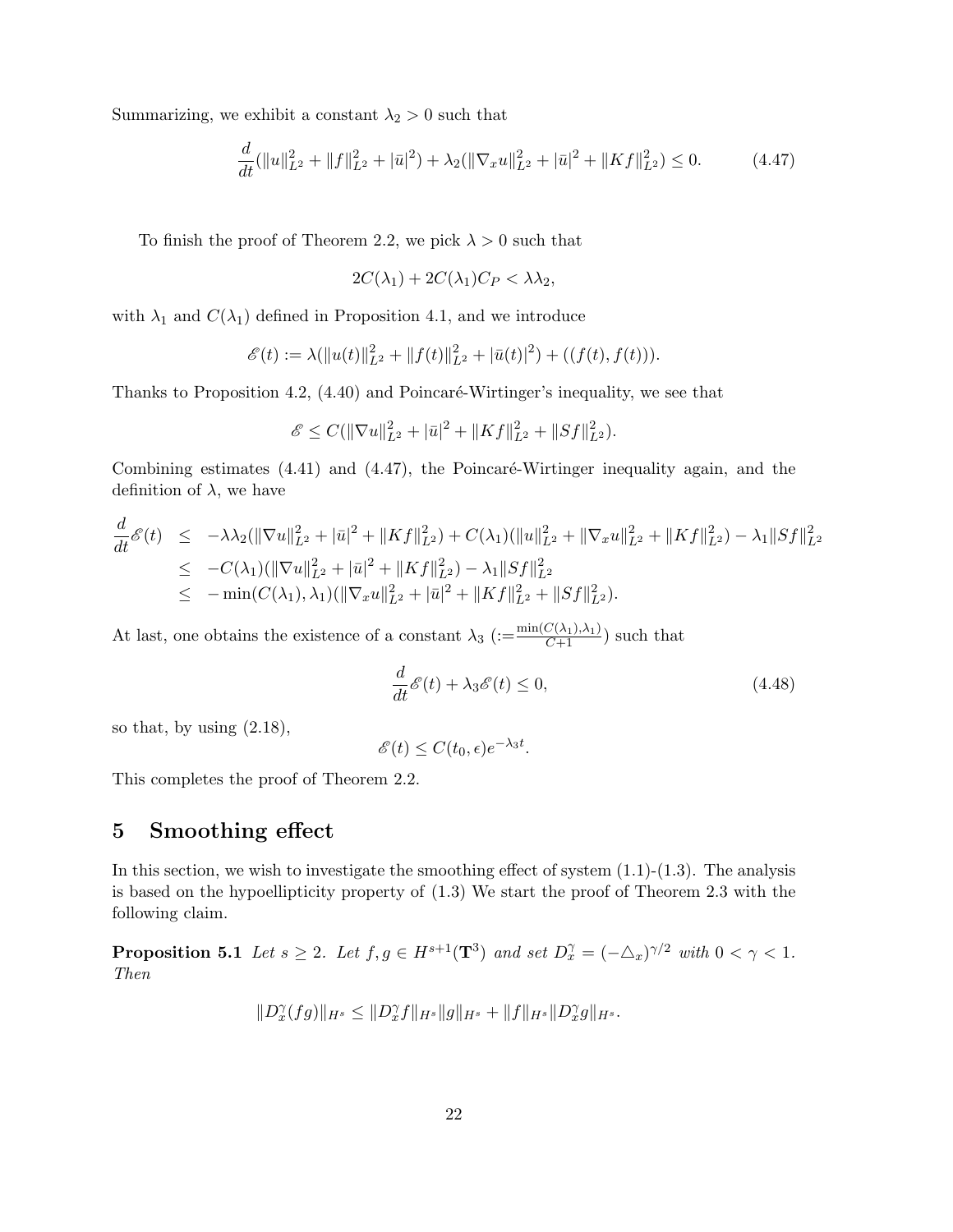**Proof.** We introduce the operator  $\Delta_{\gamma,k}$  defined by

$$
\triangle_{\gamma,k} f = \frac{f(x+k) - f(x)}{|k|^{\gamma + \frac{3}{2}}},
$$

so that (see e. g. [33], Lemma 16.3)

$$
||D_x^{\gamma}f||_{L^2(x)} = ||\triangle_{\gamma,k}f||_{L^2(x,k)}.
$$

It implies

$$
\|D_x^{\gamma}(fg)\|_{H^s} = \|\Delta_{\gamma,k}(fg)\|_{L^2(k;H^s(x))}
$$
  
\n
$$
\leq \|(\Delta_{\gamma,k}f)g(x+k)\|_{L^2(k;H^s(x))} + \|f(x)\Delta_{\gamma,k}g\|_{L^2(k;H^s(x))}
$$
  
\n
$$
\leq \|\Delta_{\gamma,k}f\|_{L^2(k;H^s(x))}\|g\|_{H^s} + \|f\|_{H^s}\|\Delta_{\gamma,k}g\|_{L^2(k;H^s(x))}
$$
  
\n
$$
= \|D_x^{\gamma}f\|_{H^s}\|g\|_{H^s} + \|f\|_{H^s}\|D_x^{\gamma}g\|_{H^s},
$$

so that Proposition 5.1 is proven.

**Proof of Theorem 2.3.** Let  $s \geq 2$  be a positive integer and  $|\alpha| \leq s$ . For every integer  $n\geq 3,$  we can derive from (1.1) the following energy estimate

$$
\frac{1}{2}\frac{d}{dt}\|\partial^{\alpha}u\|_{L^{2}}^{2}+\|\nabla_{x}\partial^{\alpha}u\|_{L^{2}}^{2}\leq C\|u\|_{H^{s}}^{2}\|\nabla u\|_{H^{s}}+C|F\langle v\rangle^{n}|_{s}\|u\|_{H^{s}}^{2}+C|F\langle v\rangle^{n}|_{s}\|u\|_{H^{s}}.
$$

By using the Young inequality, we deduce that

$$
\frac{1}{2}\frac{d}{dt}\|u\|_{H^s}^2 + \frac{1}{2}\|\nabla_x u\|_{H^s}^2 \le C\left(\|u\|_{H^s}^4 + \|u\|_{H^s}^2 + |F\langle v\rangle^n\|_{s}^2\right) \tag{5.49}
$$

holds. Treating similarly (1.3), we get

$$
\frac{1}{2}\frac{d}{dt}|F\langle v\rangle^{n}|_{s}^{2} + \frac{1}{2}|(\nabla_{v}F)\langle v\rangle^{n}|_{s}^{2} \leq C(||u||_{H^{s}}^{2} + 1)|F\langle v\rangle^{n}|_{s}^{2} \leq C(||u||_{H^{s}}^{4} + |F\langle v\rangle^{n}|_{s}^{2} + |F\langle v\rangle^{n}|_{s}^{4}).
$$
\n(5.50)

Let us set

$$
X(t) = ||u(t)||_{H^s}^2
$$
, and  $Y(t) = |F(t)\langle v \rangle^n|_s^2$ .

Then  $X$  and  $Y$  satisfy the following system of differential inequalities

$$
\begin{cases}\n\frac{d}{dt}X(t) \le C(X(t)^2 + X(t) + Y(t)),\\ \n\frac{d}{dt}Y(t) \le C(X(t)^2 + Y(t) + Y(t)^2),\n\end{cases}
$$

so that

$$
\frac{d}{dt}\big(X(t)+Y(t)\big)\leq C\Big(\big(X(t)+Y(t)\big)^2+\big(X(t)+Y(t)\big)\Big).
$$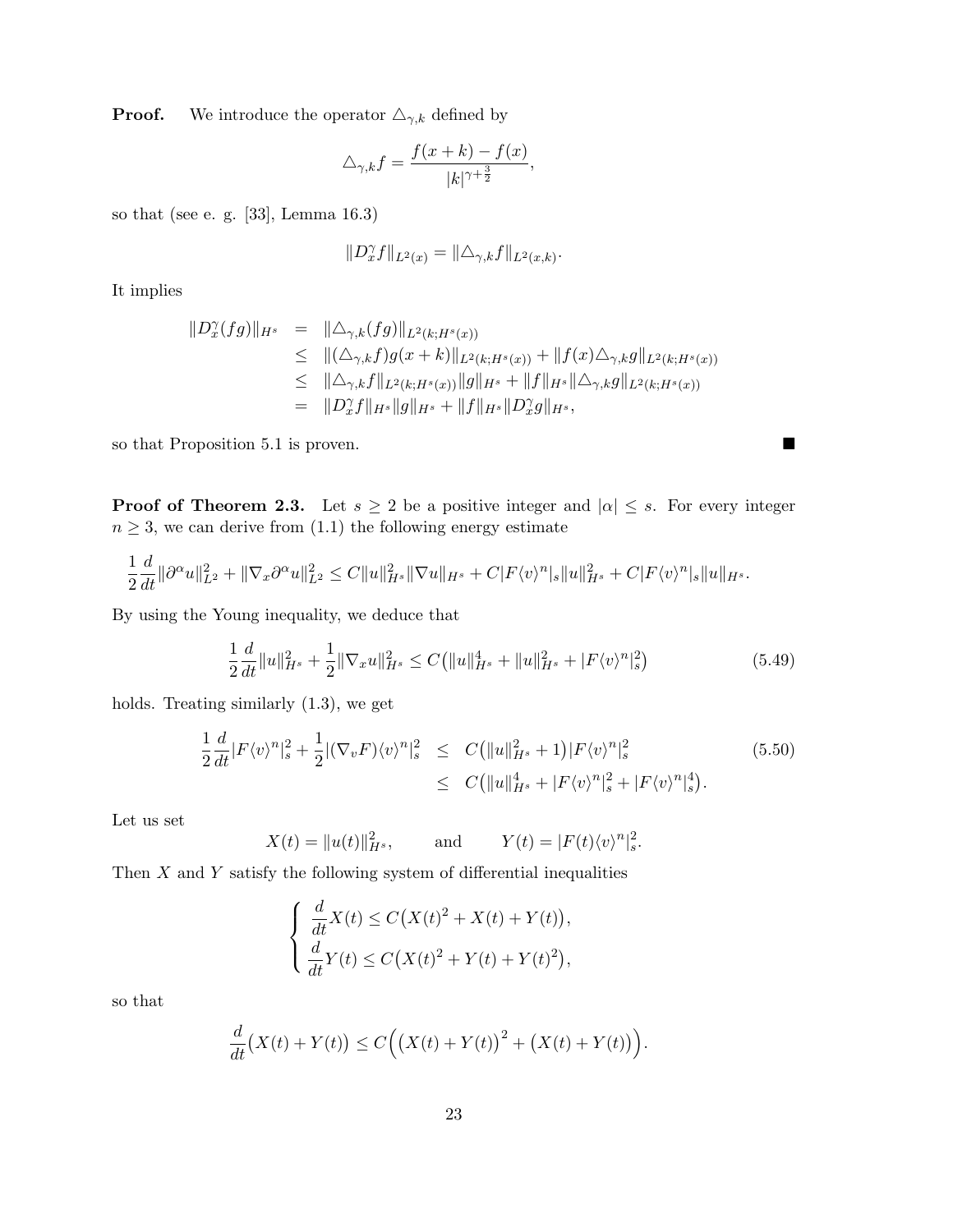Therefore we can estimate

$$
X(t) + Y(t) \le C(T, X(0) + Y(0)) < \infty,
$$

at least on a (small enough) time interval  $0 \le t \le T$  (related to the lifespan of the solution of  $\frac{d}{dt}z = C(z^2 + z)$  with initial data  $z(0) = X(0) + Y(0)$ . Accordingly, coming back to (5.49),  $(5.50)$ , we have, for every integer  $n \geq 3$ ,

$$
\sup_{0 \le t \le T} (\|u(t)\|_{H^s}^2 + |F(t)\langle v \rangle^n|_s^2) + \int_0^T \left[ \|u\|_{H^{s+1}}^2 + |(\nabla_v F)\langle v \rangle^n|_s^2 \right] d\tau
$$
  
\n
$$
\le C(T, \|u_0\|_{H^s}, |F_0\langle v \rangle^n|_s). \tag{5.51}
$$

Let us introduce

$$
p \in \mathbb{N}
$$
 and  $\phi \in C_c^{\infty}((0, T]).$ 

We set

$$
g^{p} = \phi(t)\partial_{x}^{\alpha}F\langle v \rangle^{p},
$$

which satisfies

$$
\partial_t g^p + v \cdot \nabla_x g^p = \text{div}_v (\nabla_v g^p + h_1^p) + h_2^p, \tag{5.52}
$$

where

$$
h_1^p = \phi(t)\partial^{\alpha}[(v-u)F]\langle v\rangle^p - 2\phi(t)\partial^{\alpha}Fp\langle v\rangle^{p-2}v,
$$
  
\n
$$
h_2^p = -p\langle v\rangle^{p-2}\phi(t)\partial^{\alpha}[(v-u)F]\cdot v + 2\phi(t)\partial^{\alpha}F\text{div}_v[p\langle v\rangle^{p-2}v]
$$
  
\n
$$
-\phi(t)\partial^{\alpha}F\triangle_v(\langle v\rangle^p) + \phi'(t)\partial^{\alpha}F\langle v\rangle^p.
$$

Owing to (5.51), we check that

$$
\|g^p\|_{L^2(\mathbf{R}\times\mathbf{T}^3\times\mathbf{R}^3)} + \|h_1^p\|_{L^2(\mathbf{R}\times\mathbf{T}^3\times\mathbf{R}^3)} + \|h_2^p\|_{L^2(\mathbf{R}\times\mathbf{T}^3\times\mathbf{R}^3)} < C(T, \|u_0\|_{H^s}, |F_0\langle v\rangle^{p+1}|_s).
$$

Then the basic energy estimate for (5.52) yields

$$
\|\nabla_v g^p\|_{L^2(\mathbf{R}\times\mathbf{T}^3\times\mathbf{R}^3)} \leq C(\|g^p\|_{L^2(\mathbf{R}\times\mathbf{T}^3\times\mathbf{R}^3)} + \|h_1^p\|_{L^2(\mathbf{R}\times\mathbf{T}^3\times\mathbf{R}^3)} + \|h_2^p\|_{L^2(\mathbf{R}\times\mathbf{T}^3\times\mathbf{R}^3)}).
$$

Thus, we can make use of Theorem 2.1 from [2]. It allows to control the  $L^2$  norm, with respect to time, space and velocity variables, of  $D_x^{\frac{1}{2}}g^p$  by quantities depending on the  $L^2$ norms of  $g^p, \nabla_v g^p, h_1^p, h_2^p$ . We obtain

$$
||D_x^{\frac{1}{3}}g^p||_{L^2(\mathbf{R}\times\mathbf{T}^3\times\mathbf{R}^3)} \le C(T, ||u_0||_{H^s}, |F_0\langle v\rangle^{p+1}|_s). \tag{5.53}
$$

We shall repeat the argument in order to estimate a full space derivative of  $g^p$ . We introduce another cut-off function

$$
\varphi_1 \in C_c^{\infty}((0, T]), \qquad \text{supp}(\varphi_1) \subset \text{supp}(\phi),
$$

and we set

$$
\widetilde{g^p} = \varphi_1(t) D_x^{\frac{1}{3}} g^p.
$$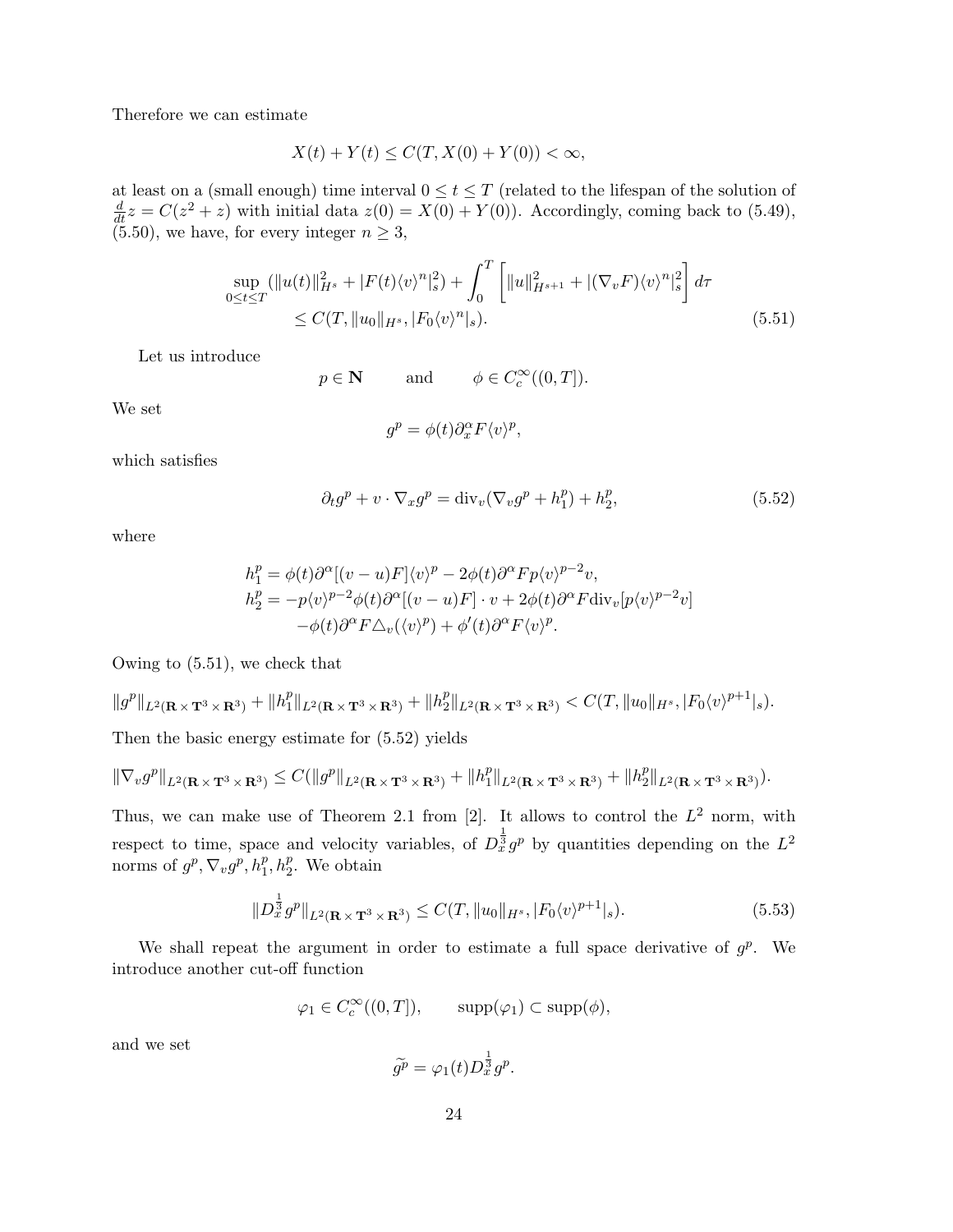The function  $\widetilde{g}^p$  verifies

$$
\partial_t \widetilde{g}^p + v \cdot \nabla_x \widetilde{g}^p = \text{div}_v \left( \nabla_v \widetilde{g}^p + \varphi_1(t) D_x^{\frac{1}{3}} h_1^p \right) + \varphi_1(t) D_x^{\frac{1}{3}} h_2^p + \varphi_1'(t) D_x^{\frac{1}{3}} g^p. \tag{5.54}
$$

Due to the Proposition 5.1, we have

$$
\Big|D_x^{\gamma}\big[\phi(t)uF\langle v\rangle^p\big]\Big|_s^2\leq C\Big(\|D_x^{\gamma}u\|_{H^s}^2\ \Big|\phi(t)F\langle v\rangle^p\Big|_s^2+\|u\|_{H^s}^2\ \Big|D_x^{\gamma}\big[\phi(t)F\langle v\rangle^p\big]\Big|_s^2\Big).
$$

Integrating with respect to time, it follows that

$$
\int_0^T \left| D_x^{\gamma} [\phi(t) u F \langle v \rangle^p] \right|_s^2 dt \leq C \Big( \| D_x^{\gamma} u \|_{L^2(0,T;H^s(\mathbf{T}^3))}^2 \sup_{0 \leq t \leq T} \left| \phi(t) F \langle v \rangle^p \right|_s^2 + \| u \|_{L^{\infty}(0,T;H^s(\mathbf{T}^3))}^2 \int_0^T \left| D_x^{\gamma} [\phi(t) F \langle v \rangle^p] \right|_s^2 dt \Big).
$$

By using this formula, we obtain the following estimate

$$
\int_0^T \left\| \varphi_1(t) D_x^{\gamma} h_1^p \right\|_{L^2(\mathbf{T}^3 \times \mathbf{R}^3)}^2 dt \leq C \Big( \| D_x^{\gamma} u \|_{L^2(0,T;H^s(\mathbf{T}^3))}^2 \sup_{0 \leq t \leq T} \left| \varphi_1(t) F \langle v \rangle^p \right|_s^2 + (1 + \| u \|_{L^{\infty}(0,T;H^s(\mathbf{T}^3))}^2) \int_0^T \left| D_x^{\gamma} [\varphi_1(t) F \langle v \rangle^{p+1}] \right|_s^2 dt \Big),
$$

since  $h_1^p$  $_1^p$  involves a higher moment with respect to v. Therefore, coming back to (5.53) we are led to

$$
\left\|\varphi_1(t)D_x^{\frac{1}{3}}h_1^p\right\|_{L^2((0,T)\times\mathbf{T}^3\times\mathbf{R}^3)}^2 \le C(T, \|u_0\|_{H^s}, |F_0\langle v\rangle^{p+2}|_s). \tag{5.55}
$$

By the same calculation, we also get

$$
\|\varphi_1(t)D_x^{\frac{1}{3}}h_2^p\|_{L^2((0,T)\times\mathbf{T}^3\times\mathbf{R}^3)}^2 + \|\varphi_1'(t)D_x^{\frac{1}{3}}g^p\|_{L^2((0,T)\times\mathbf{T}^3\times\mathbf{R}^3)}^2
$$
\n
$$
\leq C(T, \|u_0\|_{H^s}, |F_0\langle v\rangle^{p+2}|_s). \tag{5.56}
$$

Consequently, the basic energy estimate for (5.54) yields

$$
\|\nabla_v \widetilde{g^p}\|_{L^2(t,x,v)} \leq C(T, \|u_0\|_{H^s}, |F_0\langle v\rangle^{p+2}|_s).
$$

With this estimate, together with  $(5.55)$  and  $(5.56)$ , we can apply Theorem 2.1 of [2] again to equation (5.54). It allows to estimate  $D_x^{\frac{1}{3}}\widetilde{g}^p$  by means of  $h_1^p$  $_{1}^{p}$ ,  $h_{2}^{p}$  $_2^p$ ,  $g^p$ ,  $\widetilde{g^p}$  and  $\nabla_v \widetilde{g^p}$  and thus it finally leads to

$$
\left\| D_x^{\frac{1}{3}} \widetilde{g}^p \right\|_{L^2(\mathbf{R} \times \mathbf{T}^3 \times \mathbf{R}^3)} \le C(T, \|u_0\|_{H^s}, |F_0\langle v\rangle^{p+2}|_s). \tag{5.57}
$$

Let us consider

$$
\varphi_2 \in C_c^{\infty}((0,T]), \quad \text{supp}(\varphi_2) \subset \text{supp}(\varphi_1) \subset \text{supp}(\phi).
$$

Set

$$
\widehat{g^p} = \varphi_2(t) D_x^{\frac{2}{3}} g^p.
$$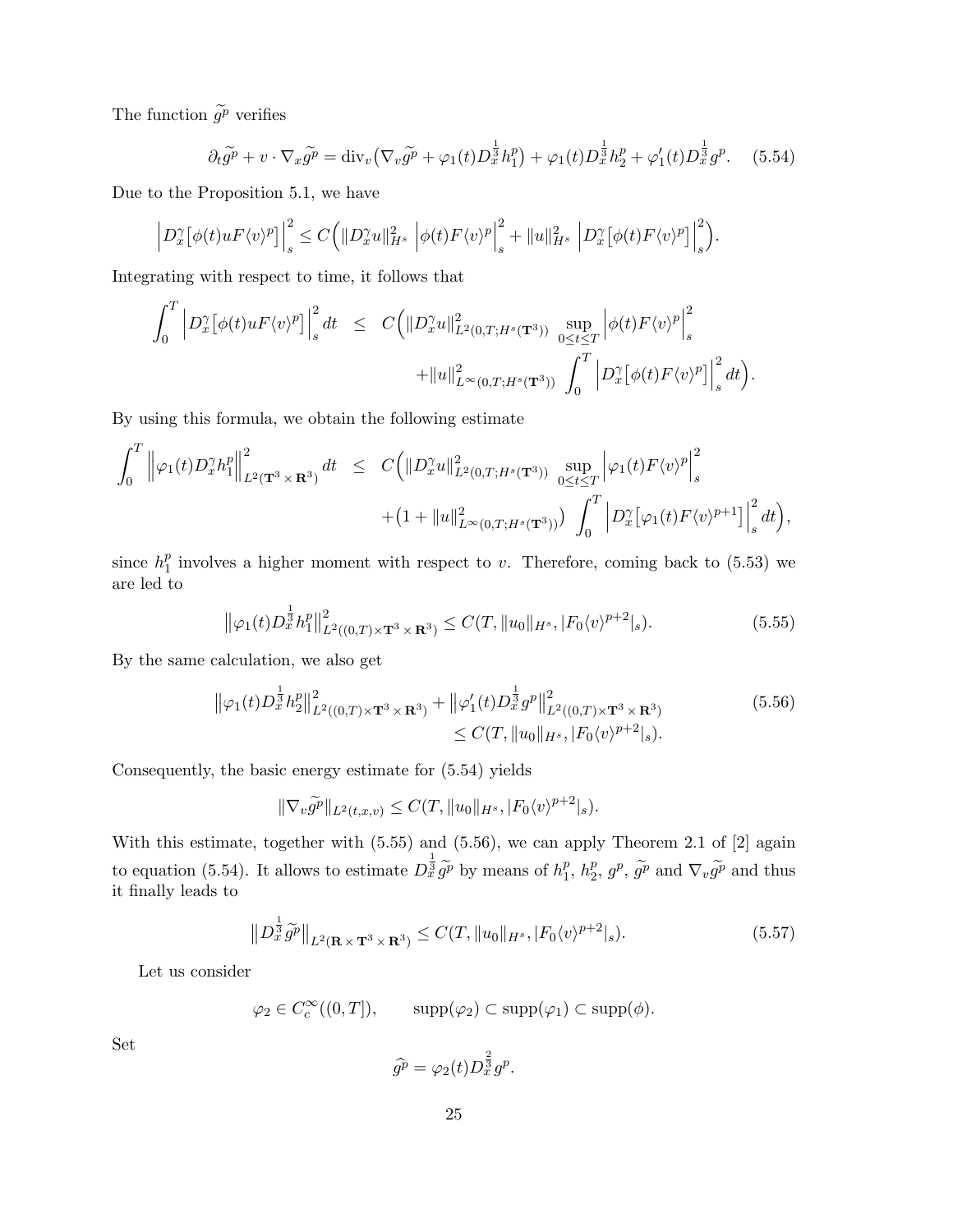Then  $\widehat{q}^p$  verifies

$$
\partial_t \widehat{g}^p + v \cdot \nabla_x \widehat{g}^p = \text{div}_v \left( \nabla_v \widehat{g}^p + \varphi_2(t) D_x^{\frac{2}{3}} h_1^p \right) + \varphi_2(t) D_x^{\frac{2}{3}} h_2^p + \varphi_2'(t) D_x^{\frac{2}{3}} g^p.
$$

Repeating the previous argument and using (5.57) we show that

$$
\|\varphi_2(t)D_x^{\frac{2}{3}}h_1^p\|_{L^2((0,T)\times\mathbf{T}^3\times\mathbf{R}^3)}^2 \leq \|D_x^{\frac{2}{3}}u\|_{L^2(0,T;H^s(\mathbf{R}^3))}^2 \sup_{0\leq t\leq T} |\varphi_2(t)F\langle v\rangle^p\Big|_s^2 + (||u||_{L^\infty(0,T;H^s(\mathbf{R}^3))}^2+1) \int_0^T |D_x^{\frac{2}{3}}[\varphi_2(t)F\langle v\rangle^{p+1}] \Big|_s^2 dt \leq C(T, ||u_0||_{H^s}, |F_0\langle v\rangle^{p+3}|_s)
$$

holds. Therefore, we can prove

$$
||D_x^{\frac{1}{3}}\hat{g}^p||_{L^2((0,T)\times \times \mathbf{T}^3 \times \mathbf{R}^3)} \leq C(T, ||u_0||_{H^s}, |F_0\langle v \rangle^{p+3}|_s).
$$

In other words, for all  $0 < t_{\star} < T_{\star} < T$ , we have

$$
\int_{t_{\star}}^{T_{\star}} |F(\tau)\langle v \rangle^{p}|_{s+1}^{2} d\tau \langle C(t_{\star}, T, \|u_{0}\|_{H^{s}}, |F_{0}\langle v \rangle^{p+3}|_{s}). \tag{5.58}
$$

(The constant depends on  $t_{\star}$  through the cut off functions the supports of which do not reach  $t = 0$ . Of course (2.19) breaks down as  $t_{\star}$  goes to 0.) Once this estimate of a higher full space derivative has been obtained, it becomes quite standard to justify (2.19), by using (5.51) and  $(5.58)$ , and the parabolic structure with respect to the variable v of the Fokker-Planck equation (1.3).

**Remark 5.1** As a final comment, let us mention that an alternative proof of the smoothness of the solution in Theorem 2.1 can be proposed. This proof is based on the averaging lemma, see [15] and  $[4]$ , and does not use explicitly the hypoellipticity result of [2]. Let us sketch the proof, referring for details to [10] and [11] where this approach has been successfully used. Let us assume we already know that, for all  $t > t_1 > 0$ ,  $u(t)$  and  $F(t)$  belong to  $H<sup>s</sup>(\mathbf{T}^3)$  and  $H^s(\mathbf{T}^3\times\mathbf{R}^3)$ , respectively, with  $s\geq 3$ .

- Firstly, thanks to the diffusion term in (1.1), we see that, for all  $t > t_1$ ,  $u(t) \in$  $H^{s+1}({\bf T}^3).$
- Secondly, thanks to the diffusion term with respect to v in (1.3), we get  $\nabla_v F(t) \in$  $H^s(\mathbf{T}^3\times\mathbf{R}^3),$  still for  $t>t_1$ .
- Writing the equation satisfied by any derivative of order  $\leq s$  of F, we can apply the averaging lemma (see [15] and  $[4]$ ) and get that the averages with respect to the v variable of this derivative lie in  $H^{1/6}(\mathbf{T}^3)$ .
- Interpolating this result with the estimate of regularity that we obtained for the v variable, we get that  $F(t) \in H^{s+1/20}(\mathbf{T}^3 \times \mathbf{R}^3)$  for  $t > t_1$ .
- Iterating this result 20 times (it requires to write down the equation satisfied by translations of the derivatives of F of order less than s), we end up with  $F(t) \in H^{s+1}({\bf T}^3\times{\bf R}^3)$ , for all  $t > t_1$  and, finally, that f is of class  $\mathscr{C}^{\infty}$ .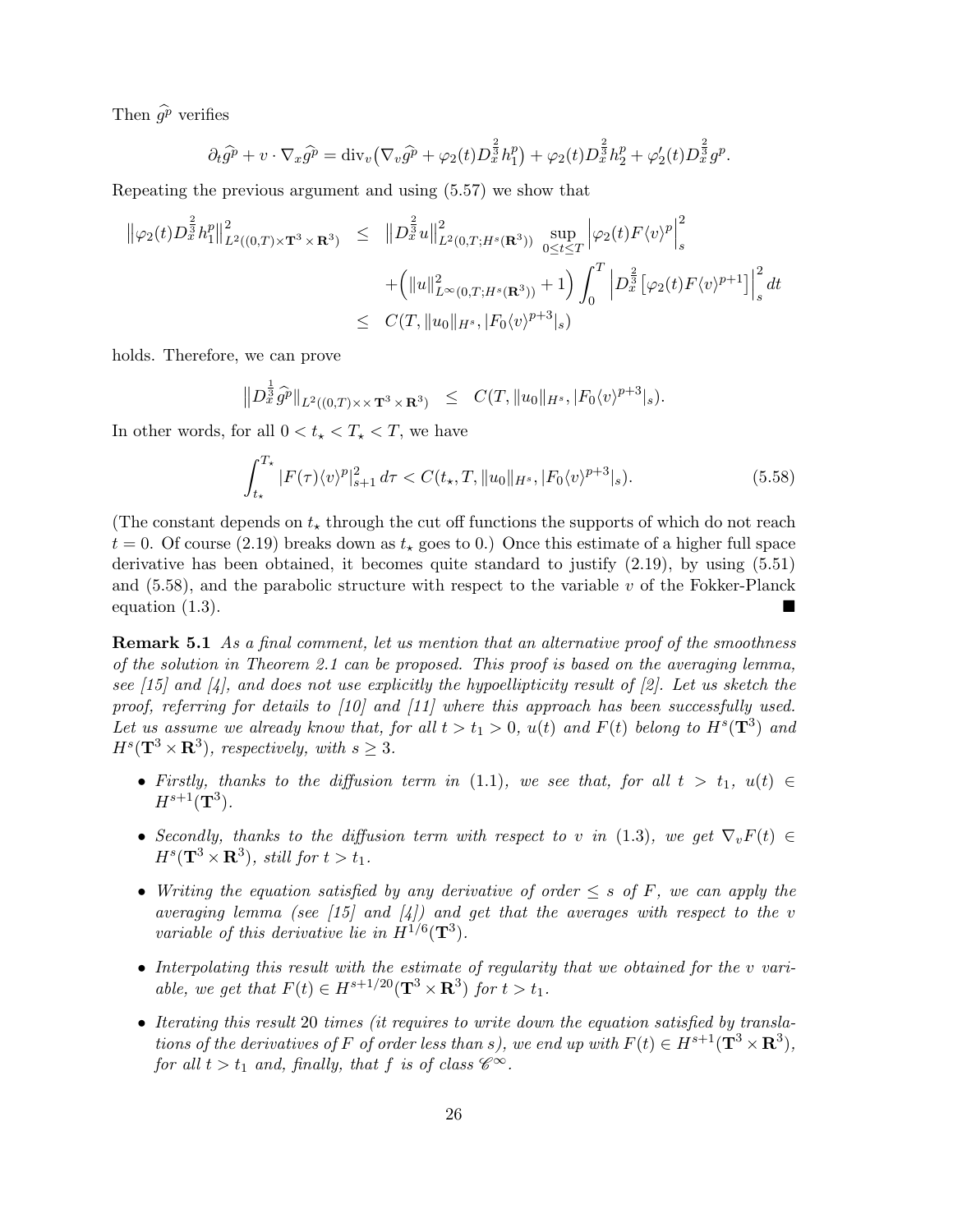Acknowledgments. We would like to thank professor Laurent Desvillettes for profitable discussions. Lingbing He is partially supported by China Postdoctoral Science Foundation 20080430365. Ayman Moussa is partially supported by the ANR number 05923/05SEST2001- 02 "Transport et transfert via le système pulmonaire humain". Ping Zhang is partially supported by NSF of China under Grant 10525101 and 10421101, National 973 project and the innovation grant from Chinese Academy of Sciences.

### References

- [1] C. Baranger and L. Desvillettes. Coupling Euler and Vlasov equations in the context of sprays: local smooth solutions. J. Hyperbolic Differ. Equ., 3 (2006), 1-26.
- [2] F. Bouchut. Hypoelliptic regularity in kinetic equations. *J. Math.Pures Appl.*, **81** (2002), n. 11, 1135-1159.
- [3] L. Boudin, L. Desvillettes, C. Grandmont and A. Moussa. Global existence of solutions for the coupled Vlasov and Navier-Stokes equations, Differential and Integral Equations, 22 (2009), n. 11-12, 1247–1271.
- [4] F. Bouchut and L. Desvillettes. Averaging lemmas without time Fourier transform and application to discretized kinetic equations, Proc. Roy. Soc. Edinburgh Sect. A, Mathematics, 129 (1999), 19-36
- [5] R. Caflisch and G. Papanicolaou. Dynamic theory of suspensions with Brownian effects, SIAM J. Appl. Math., 43 (1983) 885–906.
- [6] J. A. Carrillo and T. Goudon. Stability and asymptotic analysis of a fluid-particle interaction model, Comm. Partial Differential Equations 31 (2006), no. 7-9, 1349–1379.
- [7] J. A. Carrillo, T. Goudon and P. Lafitte. Simulation of fluid and particles flows: Asymptotic preserving schemes for bubbling and flowing regimes, J. Comp. Phys. 227 (2008) 7929–7951.
- [8] Y. Chen. Smoothness of classical solutions to the Vlasov-Poisson-Landau system, Kinetic and Related Models, 1 (2008), n. 3, 369-386.
- [9] Y. Chen. Smoothness of classical solutions to the Vlasov-Maxwell-Landau system near Maxwellians, Discrete Contin. Dyn. Syst., 20 (2008), n. 4, 889-910.
- [10] Y. Chen, L. Desvillettes and L. He. Smoothing effects for classical solutions of the full Landau equation, Arch. Ration. Mech. Anal. 193 (2009), no. 1, 21–55.
- [11] L. Desvillettes and F. Golse. On a model Boltzmann equation without angular cutoff, Differential Integral Equations, 13 (2000), n. 4-6, 567-594.
- [12] L. Desvillettes and C. Villani. On the trend to global equilibrium in spatially inhomogeneous entropy-dissipating systems. Part I : the linear Fokker-Planck equation, Comm. Pure Appl. Math., 54 (2001), n. 1, pp. 1-42.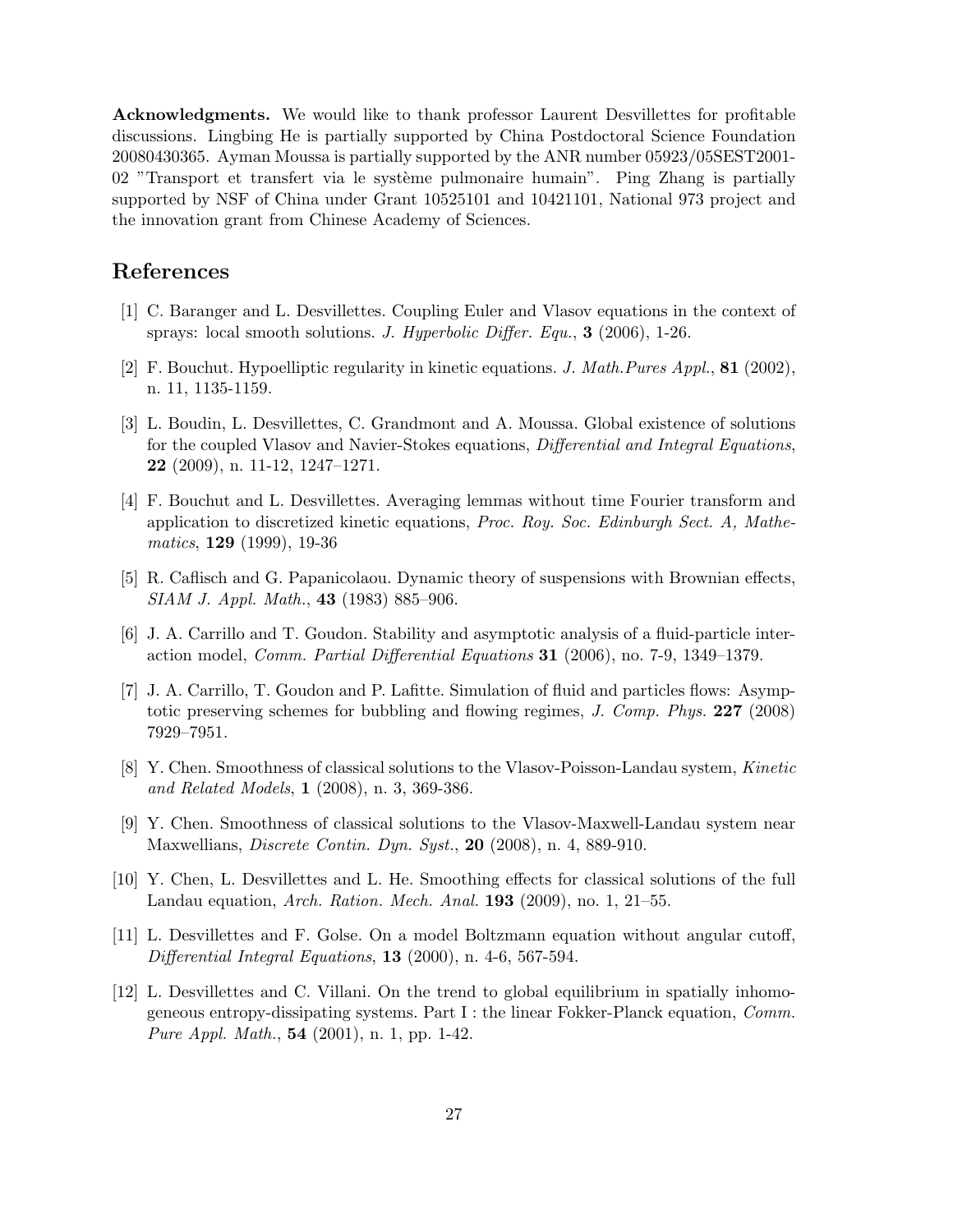- [13] K. Domelevo. Well-posedness of a kinetic model of dispersed two-phase flow with pointparticles and stability of travelling waves, Discrete Contin. Dyn. Syst. Ser. B, 2 (2002), no. 4, 591–607.
- [14] K. Domelevo and J.-M. Roquejoffre. Existence and stability of travelling waves in a kinetic model for two-phase flows, *Comm. Partial Differential Equations*, 1 (1999), 61-109.
- [15] F. Golse, P.-L. Lions, B. Perthame and R. Sentis. Regularity of the moments of the solution of a transport equation, *J. Funct. Anal.*, **76** (1988), 110-125.
- [16] Th. Goudon, P.-E. Jabin and A. Vasseur. Hydrodynamic limit for the Vlasov-Navier-Stokes equations. I. Light particles regime, Indiana Univ. Math. J., 53 (2004), n. 6, 1495–1515.
- [17] Th. Goudon, P.-E. Jabin and A. Vasseur. Hydrodynamic limit for the Vlasov-Navier-Stokes equations. II. Fine particles regime, Indiana Univ. Math. J., 53 (2004), n. 6, 1517–1536.
- [18] Y. Guo. The Vlasov-Poisson-Boltzmann system near Maxwellians, Comm. Pure Appl. *Math.*, **LV** (2002), 1104–1135.
- [19] Y. Guo. The Landau equation in a periodic box, Commun. Math. Phys., 231 (2002), 391–434.
- [20] K. Hamdache. Global existence and large time behaviour of solutions for the Vlasov-Stokes equations, Japan J. Indust. Appl. Math., 15 (1998), no. 1, 51–74.
- [21] L. He. Regularities of the solutions to the Fokker-Planck-Boltzmann equation, J. Differential Equations, 244 (2008), 3060-3079.
- [22] L. He. On the global smooth solutions to 2-D fluid/particle system, DCDS-A, to appear.
- [23] L. He and Z. Zhang. The regularity of the solutions for micro-macro model near Equilibrium, J. Math. Anal. Appl., 348 (2008), 419-432.
- [24] F. Lin, C. Liu and P. Zhang. On a micro-macro model for polymeric fluids near equilibrium, Comm. Pure Appl. Math. , 60 (2007), n. 6, 838-866..
- [25] F. Lin and P. Zhang. The FENE dumbbell model near equilirium, Acta Math. Sinica  $(Chin. Ser.), 24$  (2008), 529-538.
- [26] F. Lin, P. Zhang and Z. Zhang. On the global existence of smooth solution to the 2-D FENE dumbbell model, Comm. Math. Phys., 277 (2008), 531-553.
- [27] A. Majda. Compressible fluid flow and systems of conservation laws in several space variables. (Springer, NewYork, 1984).
- [28] J. Mathiaud. *Étude de systèmes de type gaz-particules*. PhD thesis, École Normale Supérieure de Cachan (2007).